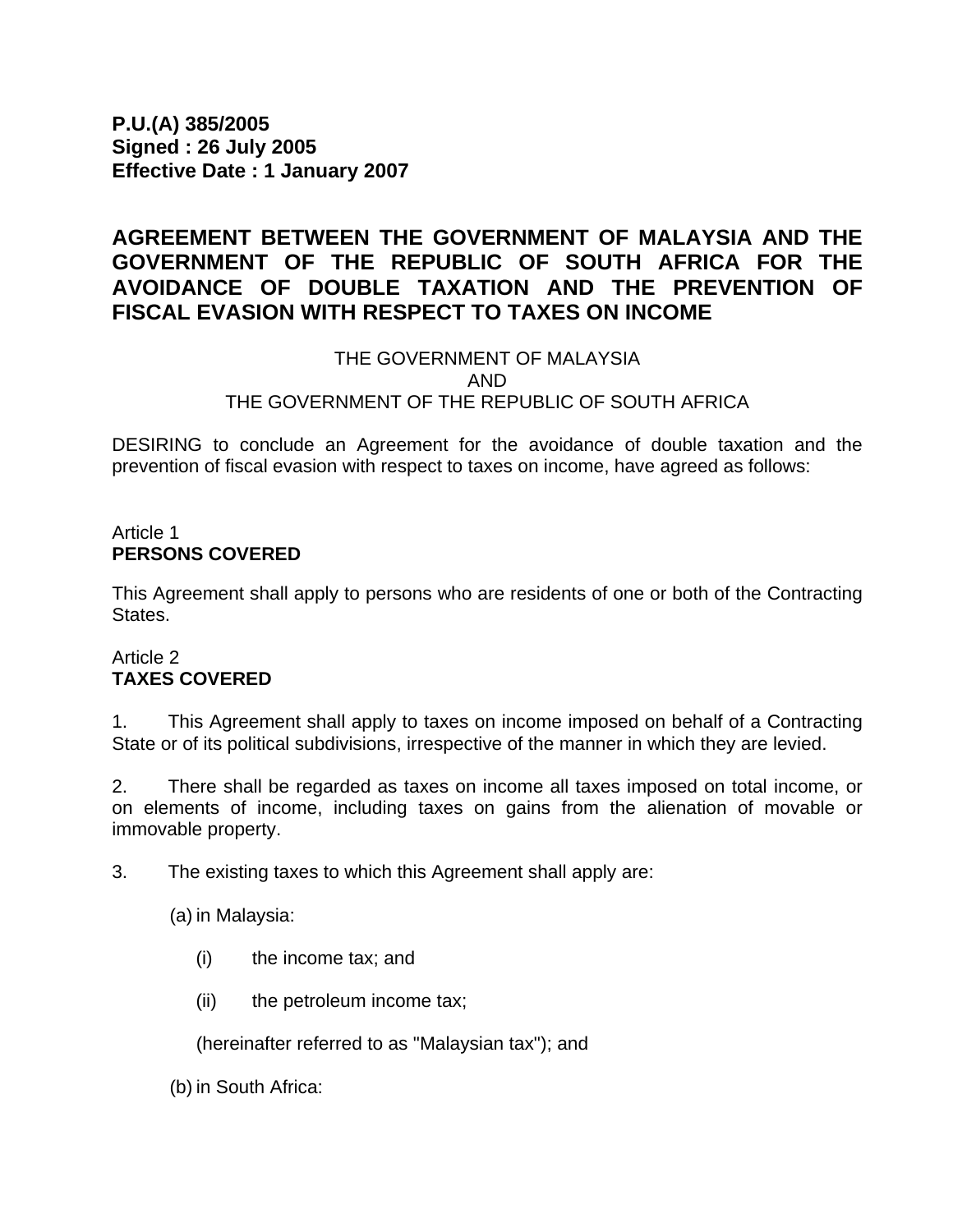- (i) the normal tax;
- (ii) the secondary tax on companies; and
- (iii) the withholding tax on royalties;

(hereinafter referred to as "South African tax".

4. This Agreement shall also apply to any other taxes of a substantially similar character that are imposed after the date of signature of this Agreement in addition to, or in place of, the existing taxes.

5. The competent authorities of the Contracting States shall notify each other of any significant changes that have been made in their respective taxation laws.

## Article 3 **GENERAL DEFINITIONS**

- 1. In this Agreement, unless the context otherwise requires:
	- (a) the term "Malaysia" means the territories of the Federation of Malaysia, the territorial waters of Malaysia and the sea-bed and subsoil of the territorial waters, and includes any area extending beyond the limits of the territorial waters of Malaysia, and the sea-bed and subsoil of any such area, which has been or may hereafter be designated under the laws of Malaysia and in accordance with international law, as an area over which Malaysia has sovereign rights for the purposes of exploring and exploiting the natural resources, whether living or non-living;
	- (b) the term "South Africa" means the Republic of South Africa and, when used in a geographical sense, includes the territorial sea thereof as well as any area outside the territorial sea, including the continental shelf, which has been or may hereafter be designated, under the laws of South Africa and in accordance with international law, as an area within which South Africa may exercise sovereign rights or jurisdiction;
	- (c) the terms "a Contracting State" and "the other Contracting State" mean Malaysia or South Africa as the context requires;
	- (d) the term "company" means any body corporate or any entity that is treated as a body corporate for tax purposes;
	- (e) the term "competent authority" means:
		- (i) in Malaysia, the Minister of Finance or an authorised representative; and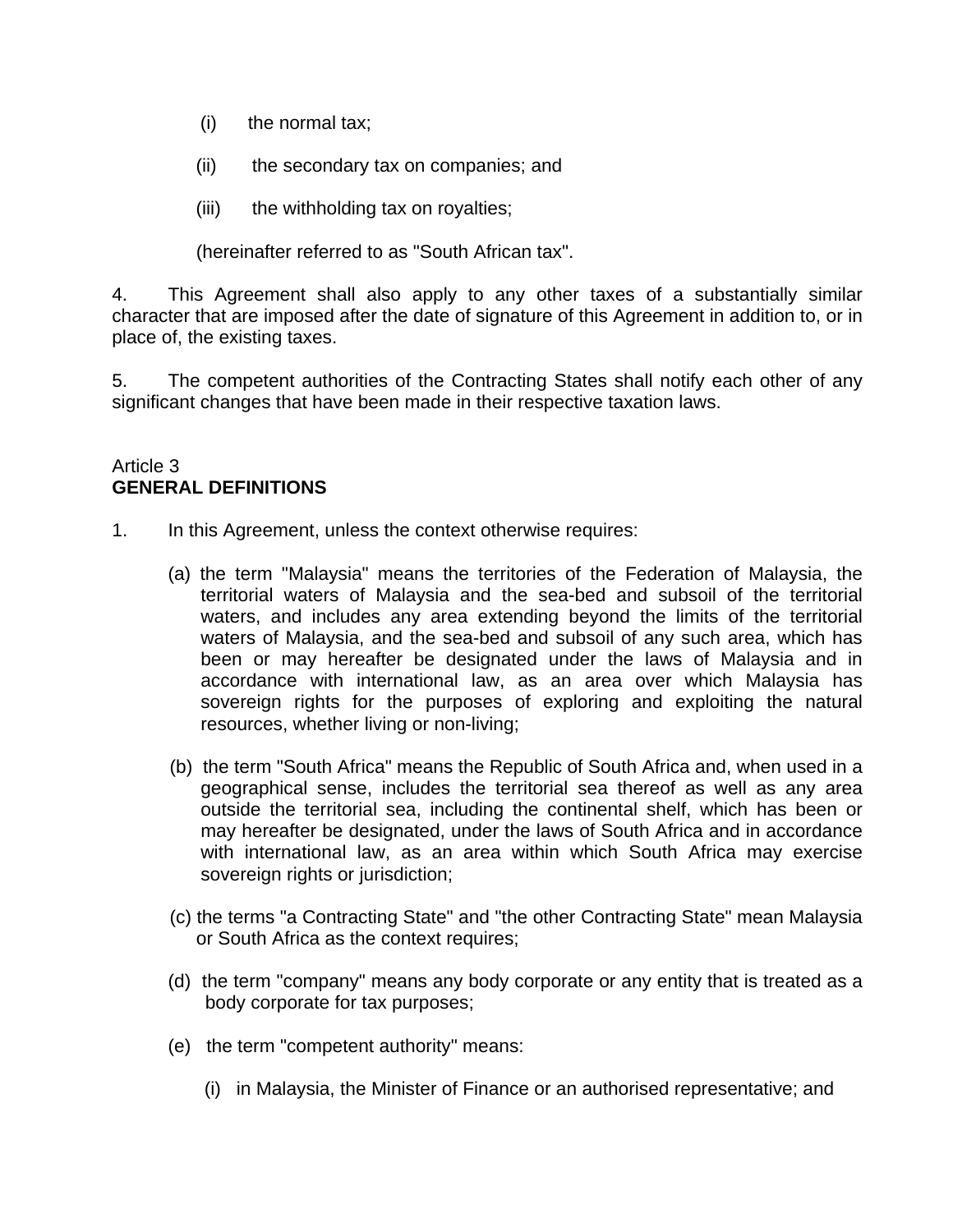- (ii) in South Africa, the Commissioner for the South African Revenue Service or an authorised representative;
- (f) the terms "enterprise of a Contracting State" and "enterprise of the other Contracting State mean respectively an enterprise carried on by a resident of a Contracting State and an enterprise carried on by a resident of the other Contracting State;
- (g) the term "international traffic" means any transport by a ship or aircraft operated by an enterprise of a Contracting State, except when the ship or aircraft is operated solely between places in the other Contracting State;
- (h) the term "national" means:
	- (i) any individual possessing the nationality or citizenship of a Contracting State;
	- (ii) any legal person, partnership or association deriving its status as such from the laws in force in a Contracting State; and
- (i) the term "person" includes an individual, a company and any other body of persons that is treated as a person for tax purposes.

2. As regards the application of this Agreement at any time by a Contracting State, any term not defined therein shall, unless the context otherwise requires, have the meaning that it has at that time under the laws of that State for the purposes of the taxes to which this Agreement applies, any meaning under the applicable tax laws of that State prevailing over a meaning given to the term under other laws of that State.

#### Article 4 **RESIDENT**

1. For the purposes of this Agreement, the term "resident of a Contracting State" means any person who, under the laws of that State, is liable to tax therein by reason of that person's domicile, residence, place of management or any other criterion of a similar nature, and also includes that State and any political subdivision or local authority or statutory body thereof.

2. Where by reason of the provisions of paragraph 1 an individual is a resident of both Contracting States, then that individual's status shall be determined as follows:

(a) the individual shall be deemed to be a resident solely of the State in which a permanent home is available to the individual; if a permanent home is available to the individual in both States, the individual shall be deemed to be a resident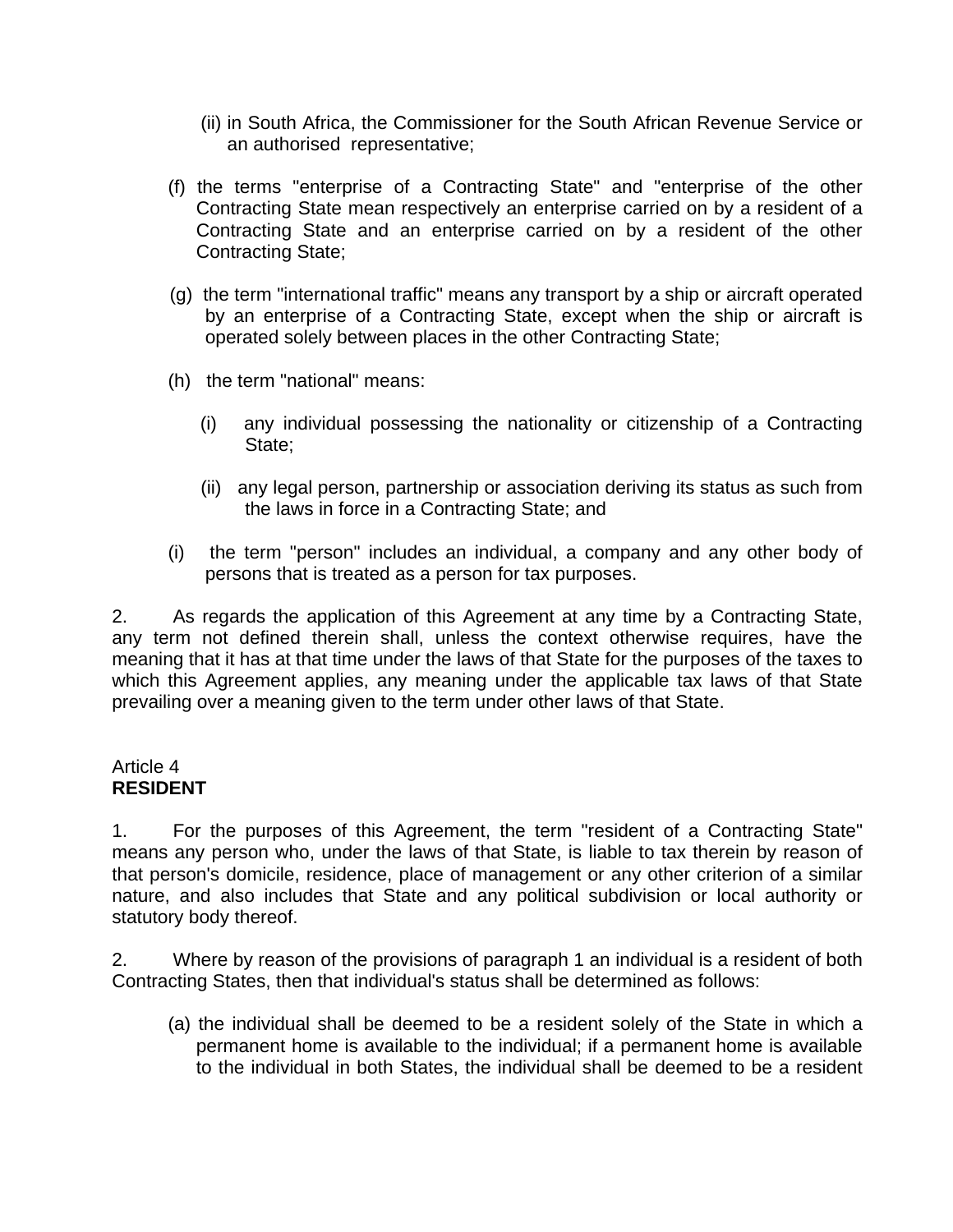solely of the State with which the individual's personal and economic relations are closer (centre of vital interests);

- (b) if sole residence cannot be determined under the provisions of subparagraph (a), the individual shall be deemed to be a resident solely of the State in which the individual has an habitual abode;
- (c) if the individual has an habitual abode in both States or in neither of them, the individual shall be deemed to be a resident solely of the State of which the individual is a national;
- (d) if the individual is a national of both States or of neither of them, the competent authorities of the Contracting States shall settle the question by mutual agreement.

3. Where by reason of the provisions of paragraph 1 a person other than an individual is a resident of both Contracting States, then the competent authorities of the Contracting States shall settle the question by mutual agreement and determine the mode of application of this Agreement to that person.

## Article 5 **PERMANENT ESTABLISHMENT**

1. For the purposes of this Agreement, the term "permanent establishment" means a fixed place of business through which the business of an enterprise is wholly or partly carried on.

- 2. The term "permanent establishment" includes especially:
	- (a) a place of management;
	- (b) a branch;
	- (c) an office;
	- (d) a factory;
	- (e) a workshop; and
	- (f) a mine, an oil or gas well, a quarry or any other place of extraction of natural resources.
- 3. The term "permanent establishment" likewise encompasses: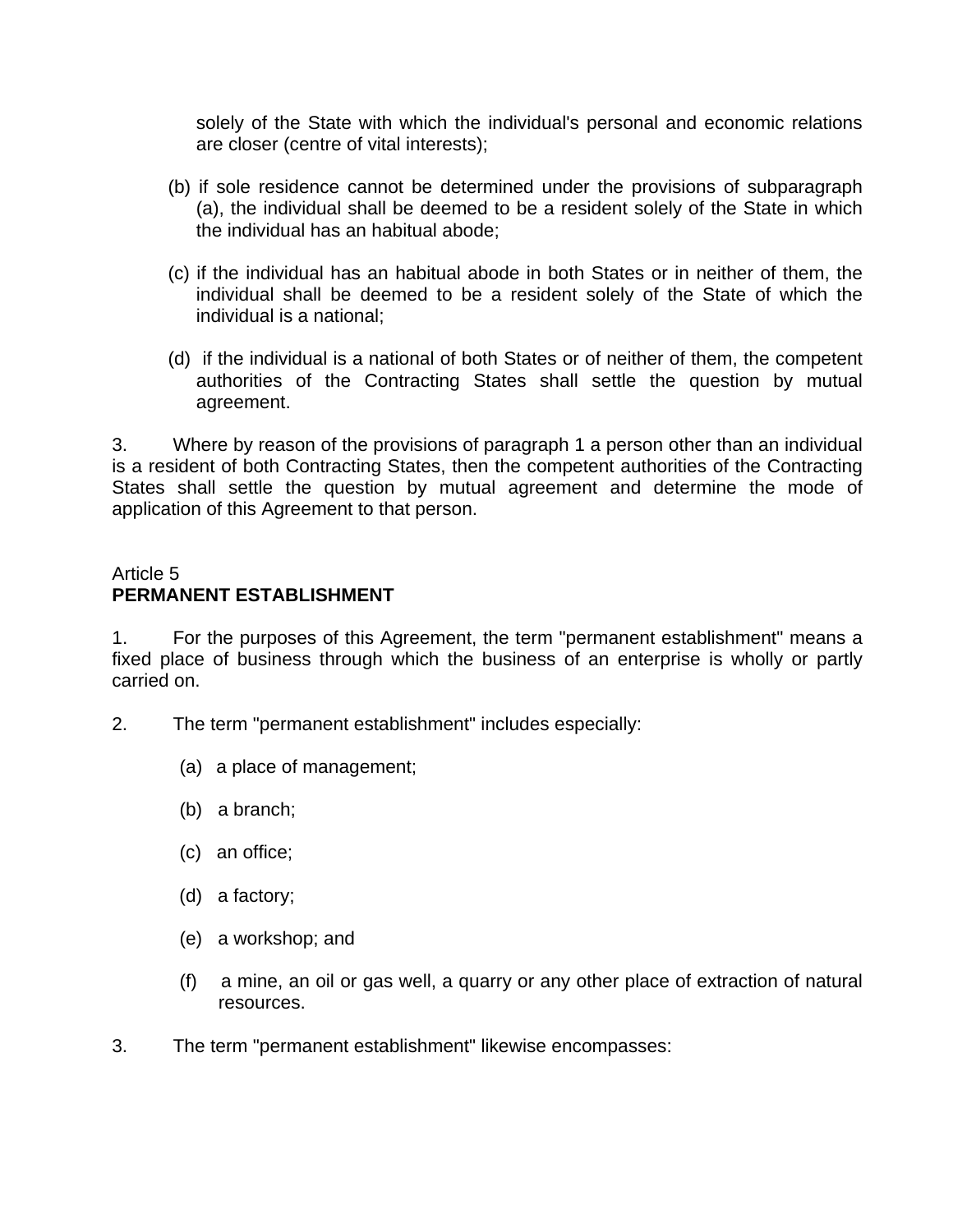- (a) a building site, a construction, installation or assembly project or any supervisory activity in connection with such site or project but only where such site, project or activity lasts more than twelve months; and
- (b) the furnishing of services, including consultancy services, by an enterprise through employees or other personnel engaged by the enterprise for such purpose, but only if activities of that nature continue (for the same or a connected project) within the Contracting State for a period or periods exceeding in the aggregate 183 days in any twelve-month period commencing or ending in the fiscal year concerned.

4. Notwithstanding the preceding provisions of this Article, the term "permanent establishment" shall be deemed not to include:

- (a) the use of facilities solely for the purpose of storage, display or delivery of goods or merchandise belonging to the enterprise;
- (b) the maintenance of a stock of goods or merchandise belonging to the enterprise solely for the purpose of storage, display or delivery;
- (c) the maintenance of a stock of goods or merchandise belonging to the enterprise solely for the purpose of processing by another enterprise;
- (d) the maintenance of a fixed place of business solely for the purpose of purchasing goods or merchandise, or of collecting information, for the enterprise;
- (e) the maintenance of a fixed place of business solely for the purpose of carrying on, for the enterprise, any other activity of a preparatory or auxiliary character; and
- (f) the maintenance of a fixed place of business solely for any combination of activities mentioned in subparagraphs (a) to (e), provided that the overall activity of the fixed place of business resulting from this combination is of a preparatory or auxiliary character.

5. Notwithstanding the provisions of paragraph 1 and 2, where a person - other than an agent of an independent status to whom paragraph 6 applies - is acting in one of the States on behalf of an enterprise of the other State, that enterprise shall be deemed to have a permanent establishment in the first-mentioned State in respect of any activities which that person undertakes for the enterprise if the person:

(a) has, and habitually exercises in the first-mentioned State an authority to conclude contracts in the name of the enterprise, unless the activities of such person are limited to those mentioned in paragraph 4 which, if exercised through a fixed place of business, would not make this fixed place of business a permanent establishment under the provisions of that paragraph; or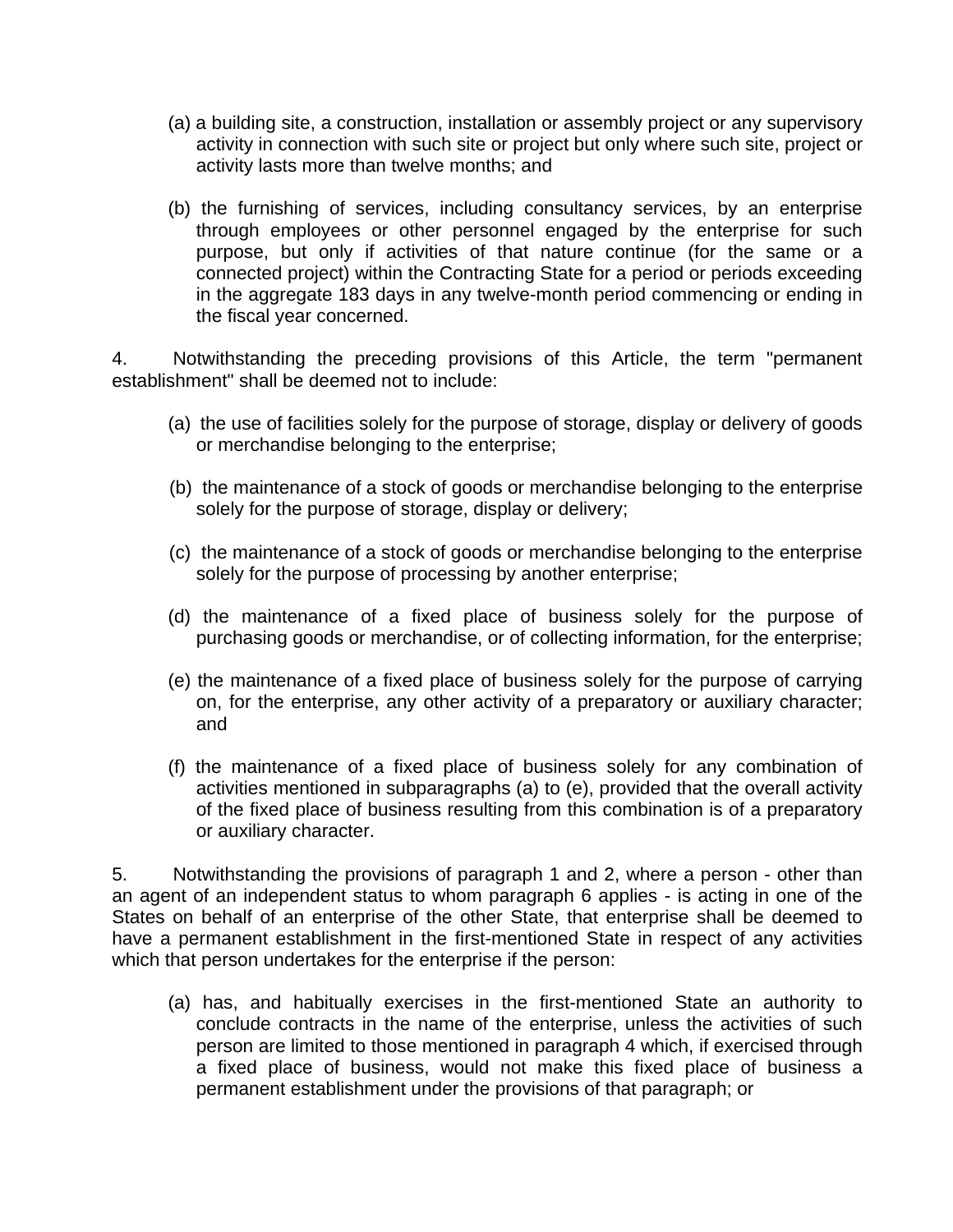(b) has no such authority, but habitually maintains in the first-mentioned State a stock of goods or merchandise belonging to the enterprise in respect of which orders are regularly obtained and executed on behalf of the enterprise, other than by way of any activity mentioned in paragraph 4.

6. An enterprise of a Contracting State shall not be deemed to have a permanent establishment in the other Contracting State merely because it carries on business in that State through a broker, general commission agent or any other agent of an independent status, where such persons are acting in the ordinary course of their business.

7. The fact that a company which is a resident of a Contracting State controls or is controlled by a company which is a resident of the other Contracting State, or which carries on business in that other State (whether through a permanent establishment or otherwise), shall not of itself constitute either company a permanent establishment of the other.

## Article 6 **INCOME FROM IMMOVABLE PROPERTY**

1. Income derived by a resident of a Contracting State from immovable property, including income from agriculture or forestry, situated in the other Contracting State may be taxed in that other State.

2. The term "immovable property" shall have the meaning which it has under the law of the Contracting State in which the property in question is situated. The term shall in any case include property accessory to immovable property, livestock and equipment used in agriculture and forestry, rights to which the provisions of general law respecting landed property apply, usufruct of immovable property and rights to variable or fixed payments as consideration for the working of, or the right to work, mineral deposits, sources and other natural resources. Ships, boats and aircraft shall not be regarded as immovable property.

3. The provisions of paragraph 1 shall apply to income derived from the direct use, letting or use in any other form of immovable property.

4. The provisions of paragraphs 1 and 3 shall also apply to the income from immovable property of an enterprise and to income from immovable property used for the performance of independent personal services.

# Article 7 **BUSINESS PROFITS**

1. The profits of an enterprise of a Contracting State shall be taxable only in that State unless the enterprise carries on business in the other Contracting State through a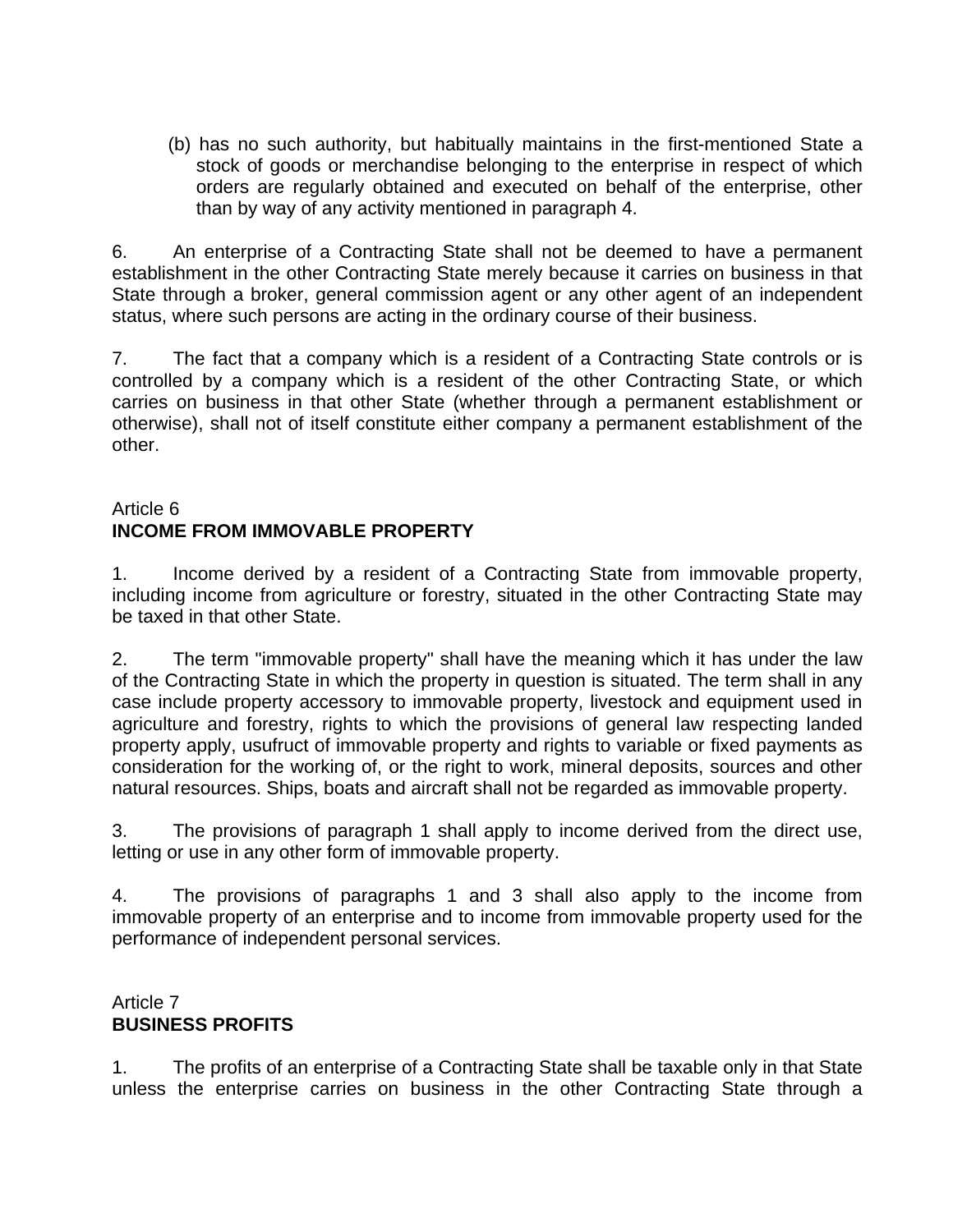permanent establishment situated therein. If the enterprise carries on business as aforesaid, the profits of the enterprise may be taxed in the other State but only so much of them as is attributable to that permanent establishment.

2. Subject to the provisions of paragraph 3, where an enterprise of a Contracting State carries on business in the other Contracting State through a permanent establishment situated therein, there shall in each Contracting State be attributed to that permanent establishment the profits which it might be expected to make if it were a distinct and separate enterprise engaged in the same or similar activities under the same or similar conditions and dealing wholly independently with the enterprise of which it is a permanent establishment.

3. In determining the profits of a permanent establishment, there shall be allowed as deductions expenses which are incurred for the purposes of the permanent establishment, including executive and general administrative expenses so incurred, whether in the State in which the permanent establishment is situated or elsewhere.

4. If the information available to the competent authority is inadequate to determine the profits to be attributed to the permanent establishment of an enterprise, nothing in this Article shall affect the application of any law of that State relating to the determination of the tax liability of a person, provided that the law shall be applied, so far as the information available to the competent authority permits, in accordance with the principles of this Article.

5. No profits shall be attributed to a permanent establishment by reason of the mere purchase by that permanent establishment of goods or merchandise for the enterprise.

6. For the purposes of he preceding paragraphs, the profits to be attributed to the permanent establishment shall be determined by the same method year by year unless there is good and sufficient reason to the contrary.

7. Where profits include items of income which are dealt with separately in other Articles of this Agreement, then the provisions of those Articles shall not be affected by the provisions of this Article.

## Article 8 **SHIPPING AND AIR TRANSPORT**

1. Profits of an enterprise of a Contracting State from the operation of ships or aircraft in international traffic shall be taxable only in that State.

2. For the purposes of this Article, profits from the operation of ships or aircraft in international traffic shall include profits derived from: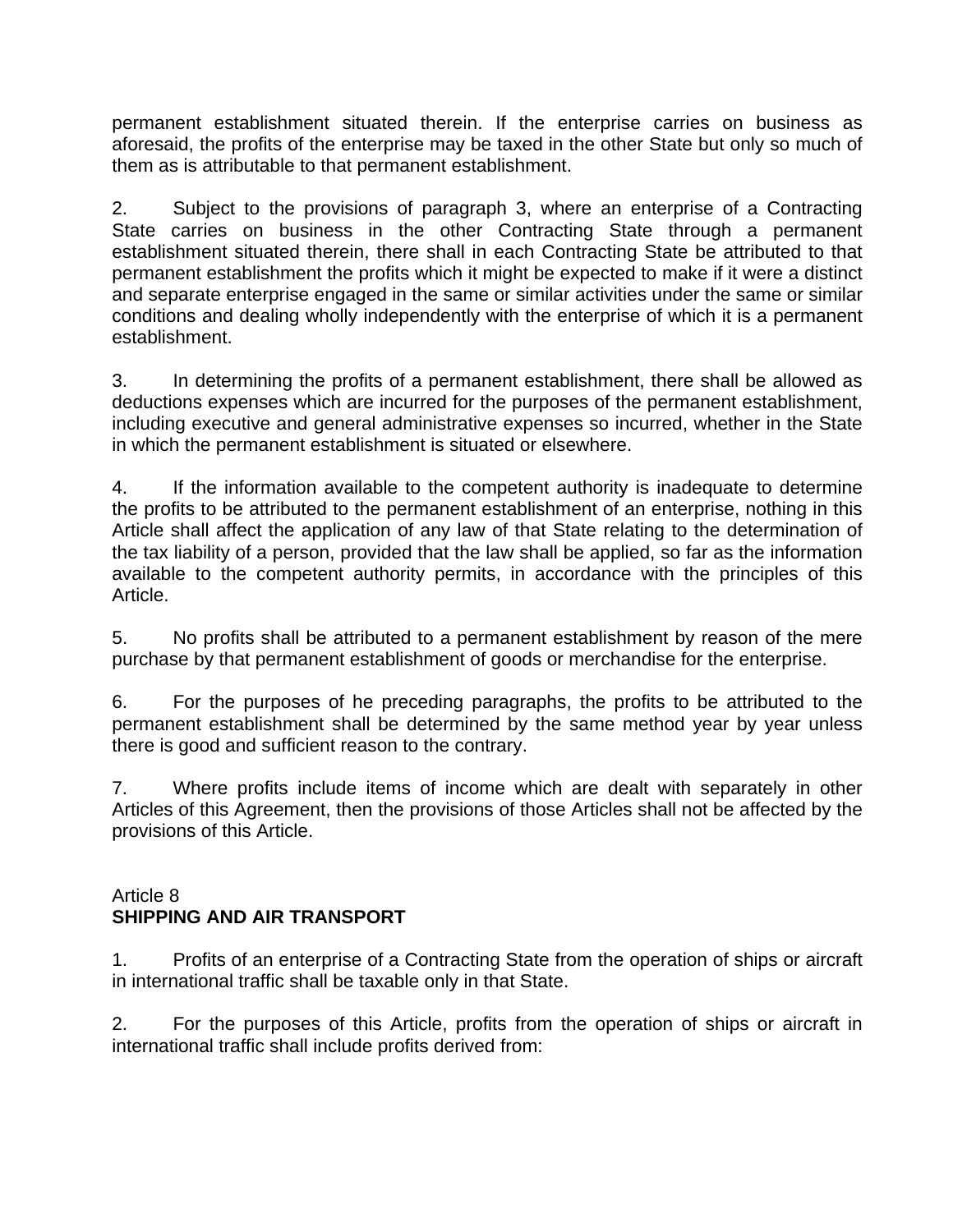- (a) the rental on a bare boat basis of ships or aircraft used in international traffic; and
- (b) the use or rental of containers;

if such profits are incidental to the profits to which the provisions of paragraph 1 apply.

3. Paragraph 1 shall also apply to the share of the profits from the operation of ships or aircraft derived by an enterprise of a Contracting State through participation in a pool, a joint business or an international operating agency.

#### Article 9 **ASSOCIATED ENTERPRISES**

- 1. Where:
	- (a) an enterprise of a Contracting State participates directly or indirectly in the management, control or capital of an enterprise of the other Contracting State; or
	- (b) the same persons participate directly or indirectly in the management, control or capital of an enterprise of a Contracting State and an enterprise of the other Contracting State,

and in either case conditions are made or imposed between the two enterprises in their commercial or financial relations which differ from those which would be made between independent enterprises, then any profits which would, but for those conditions, have accrued to one of the enterprises, but, by reason of those conditions, have not so accrued, may be included in the profits of that enterprise and taxed accordingly.

2. Where a Contracting State includes in the profits of an enterprise of that State - and taxes accordingly - profits on which an enterprise of the other Contracting State has been charged to tax in that other State and the profits so included are profits which would have accrued to the enterprise of the first-mentioned State if the conditions made between the two enterprises had been those which would have been made between independent enterprises, then that other State may make an appropriate adjustment to the amount of the tax charged therein on those profits. In determining such adjustment, due regard shall be had to the other provisions of this Agreement and the competent authorities of the Contracting State shall if necessary consult each other.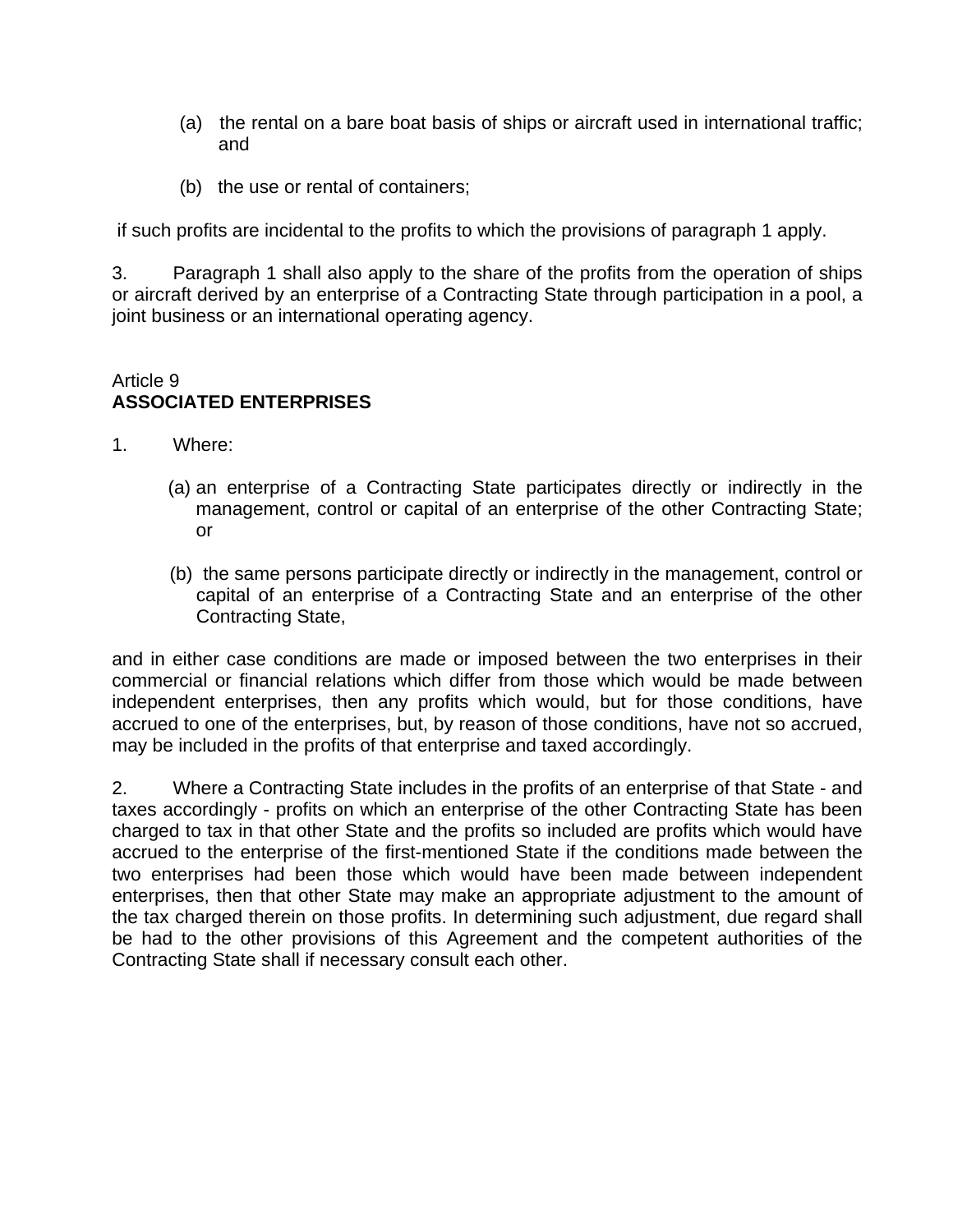#### Article 10 **DIVIDENDS**

1. Dividends paid by a company which is a resident of a Contracting State to a resident of the other Contracting State may be taxed in that other State.

2. However, such dividends may also be taxed in the Contracting State of which the company paying the dividends is a resident and according to the laws of that State, but if the beneficial owner of the dividends is a resident of the other Contracting State, the tax so charged shall not exceed:

- (a) 5 per cent of the gross amount of the dividends if the beneficial owner is a company which holds at least 25 per cent of the capital of the company paying the dividends; or
	- (b) 10 per cent of the gross amount of the dividends in all other cases.

This paragraph shall not affect the taxation of the company in respect of the profits out of which the dividends are paid.

3. The term "dividends" as used in this Article means income from shares or other rights participating in profits (not being debt-claims), as well as income from other corporate rights which is subjected to the same taxation treatment as income from shares by the laws of the Contracting State of which the company making the distribution is a resident.

4. The provisions of paragraphs 1 and 2 shall not apply if the beneficial owner of the dividends, being a resident of a Contracting State, carries on business in the other Contracting State of which the company paying the dividends is a resident, through a permanent establishment situated therein, or performs in that other State independent personal services from a fixed base situated therein, and the holding in respect of which the dividends are paid is effectively connected with such permanent establishment or fixed base. In such a case, the provisions of Article 7 or Article 15, as the case may be, shall apply.

5. Where a company which is a resident of a Contracting State derives profits or income from the other Contracting State, that other State may not impose any tax on the dividends paid by the company, except insofar as such dividends are paid to a resident of that other State or insofar as the holding in respect of which the dividends are paid is effectively connected with a permanent establishment or a fixed base situated in that other State, nor subject the company's undistributed profits to a tax on the company's undistributed profits, even if the dividends paid or the undistributed profits consist wholly or partly of profits or income arising in such other State.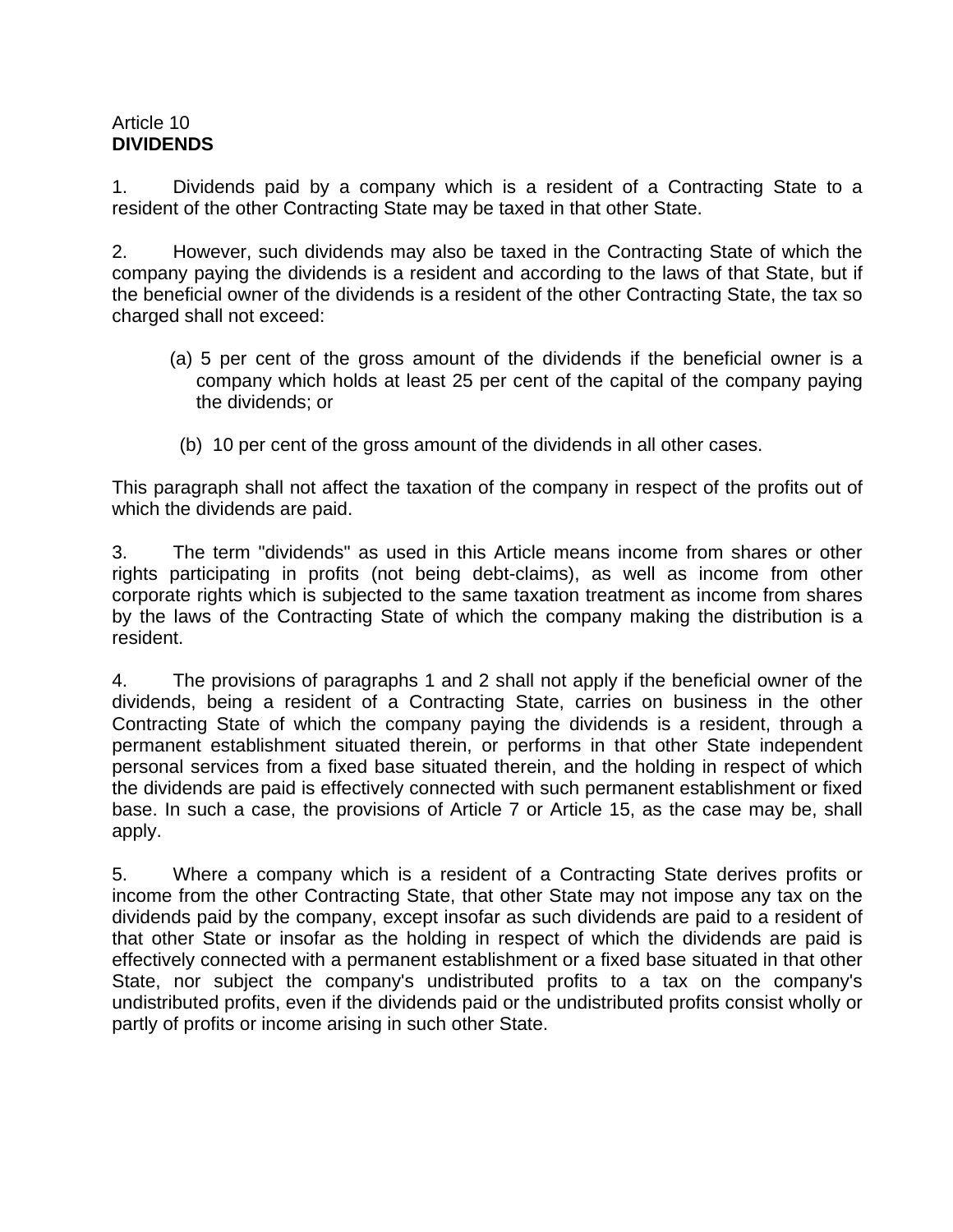#### Article 11 **INTEREST**

1. Interest arising in a Contracting State and paid to a resident of the other Contracting State may be taxed in that other State.

2. However, such interest may also be taxed in the Contracting State in which it arises, and according to the laws of that State, but if the beneficial owner of the interest is a resident of the other Contracting State, the tax so charged shall not exceed 10 per cent of the gross amount of the interest.

3. Notwithstanding the provisions of paragraph 2, the Government of a Contracting State shall be exempt from tax in the other Contracting State in respect of interest derived by the Government from that other State.

- 4. For the purposes of paragraph 3, the term "Government?
	- (a) in the case of Malaysia means the Government of Malaysia and shall include:
		- (i) the governments of the States;
		- (ii) the local authorities;
		- (iii) the statutory bodies engaged in governmental functions;
		- (iv) the Bank Negara Malaysia; and
		- (v) the Export-Import Bank of Malaysia Berhad (EXIM Bank);
	- (b) in the case of South Africa means the Government of South Africa and shall include:
		- (i) the political subdivisions;
		- (ii) the local authorities;
		- (iii) the statutory bodies engaged in governmental functions; and
		- (iv) the South African Reserve Bank.

5. The term "interest" as used in this Article means income from debt-claims of every kind, whether or not secured by mortgage and whether or not carrying a right to participate in the debtor's profits, and in particular, income from government securities and income from bonds or debentures, including premiums attaching to such securities, bonds or debentures. Penalty charges for late payment shall not be regarded as interest for the purposes of this Article.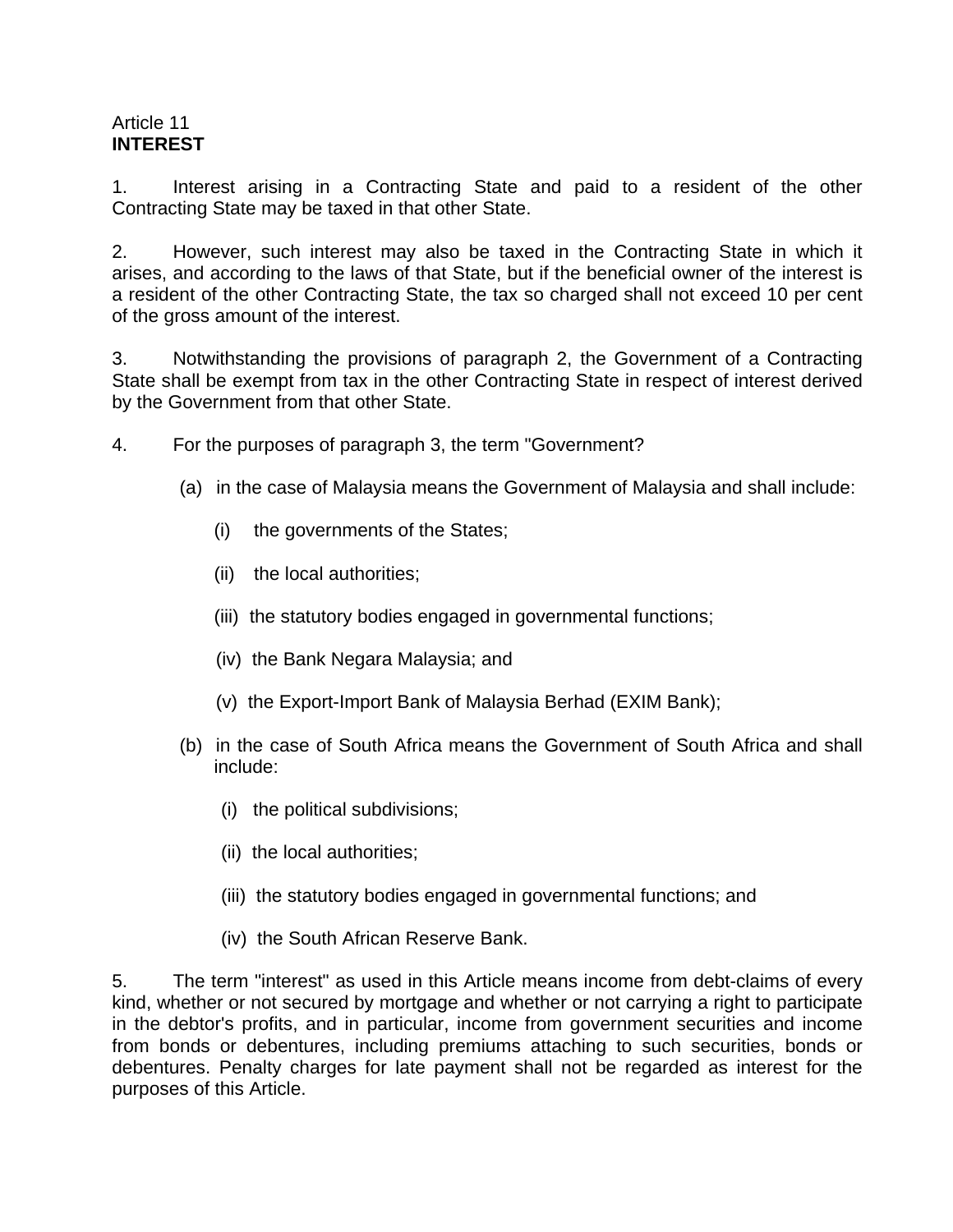6. The provisions of paragraphs 1, 2 and 3 shall not apply if the beneficial owner of the interest, being a resident of a Contracting State, carries on business in the other Contracting State in which the interest arises, through a permanent establishment situated therein, or performs in that other State independent personal services from a fixed base situated therein, and the debt-claim in respect of which the interest is paid is effectively connected with such permanent establishment or fixed base. In such a case, the provisions of Article 7 or Article 15, as the case may be, shall apply.

7. Interest shall be deemed to arise in a Contracting State when the payer is a resident of that State. Where, however, the person paying the interest, whether that person is a resident of a Contracting State or not, has in a Contracting State a permanent establishment or a fixed base in connection with which the indebtedness on which the interest is paid was incurred, and such interest is borne by such permanent establishment or fixed base, then such interest shall be deemed to arise in the State in which the permanent establishment or fixed base is situated.

8. Where, by reason of a special relationship between the payer and the beneficial owner or between both of them and some other person, the amount of the interest, having regard to the debt-claim for which it is paid, exceeds the amount which would have been agreed upon by the payer and the beneficial owner in the absence of such relationship, the provisions of this Article shall apply only to the last-mentioned amount. In such a case, the excess part of the payments shall remain taxable according to the laws of each Contracting State, due regard being had to the other provisions of this Agreement.

## Article 12 **ROYALTIES**

1. Royalties arising in a Contracting State and paid to a resident of the other Contracting State may be taxed in that other State.

2. However, such royalties may also be taxed in the Contracting State in which they arise, and according to the laws of that State, but if the beneficial owner of the royalties is a resident of the other Contracting State, the tax so charged shall not exceed 5 per cent of the gross amount of the royalties.

3. The term "royalties" as used in this Article means payments of any kind received as a consideration for the use of, or the right to use, any copyright of literary, artistic or scientific work (including cinematograph films and films, tapes or discs for radio or television broadcasting), any patent, trade mark, design or model, plan, secret formula or process, or for the use of, or the right to use, industrial, commercial or scientific equipment, or for information (know-how) concerning industrial, commercial or scientific experience.

4. The provisions of paragraphs 1 and 2 shall not apply if the beneficial owner of the royalties, being a resident of a Contracting State, carries on business in the other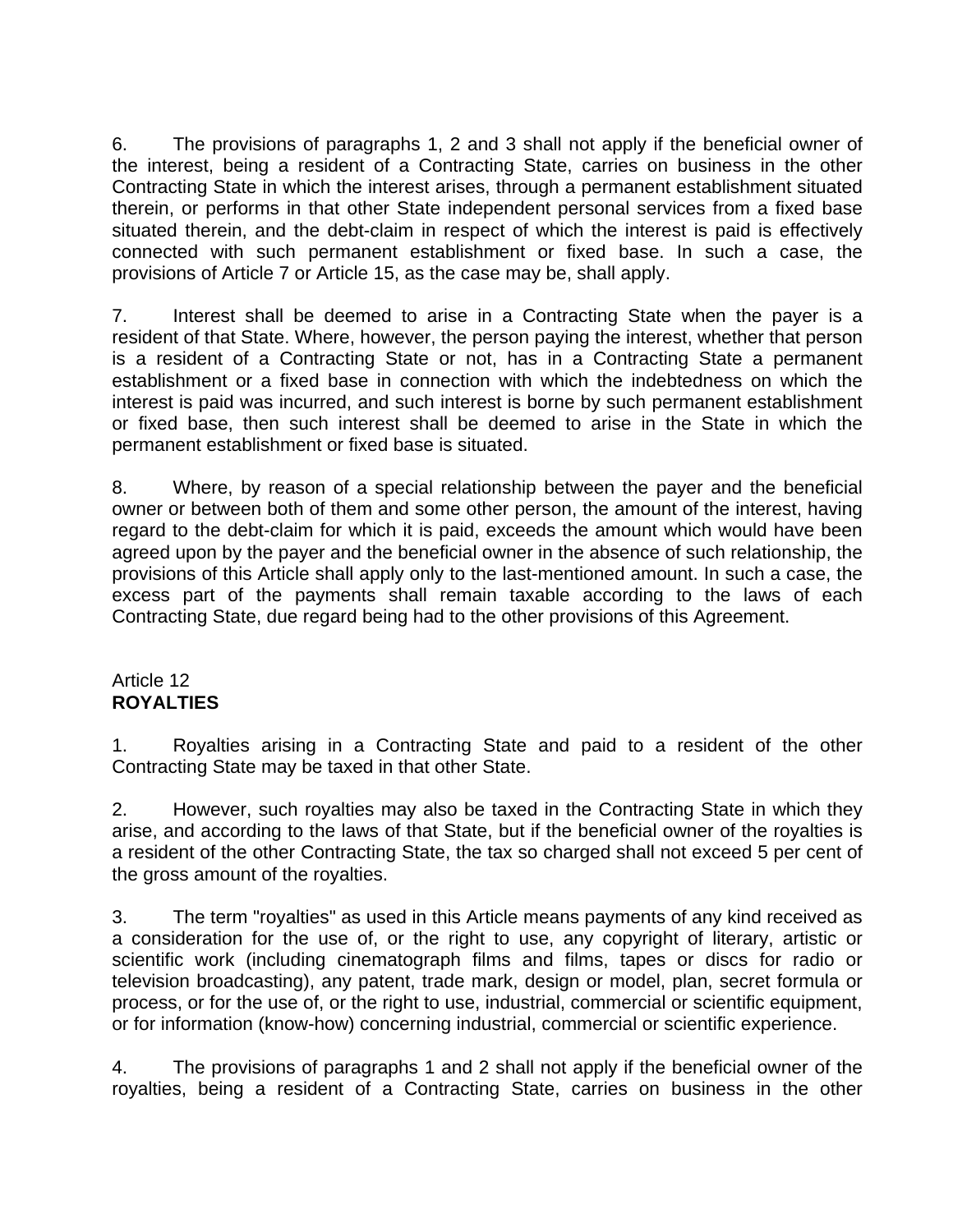Contracting State in which the royalties arise, through a permanent establishment situated therein, or performs in that other State independent personal services from a fixed base situated therein, and the right or property in respect of which the royalties are paid is effectively connected with such permanent establishment or fixed base. In such a case, the provisions of Article 7 or Article 15, as the case may be, shall apply.

5. Royalties shall be deemed to arise in a Contracting State when the payer is a resident of that State. Where, however, the person paying the royalties, whether that person is a resident of a Contracting State or not, has in a Contracting State a permanent establishment or a fixed base in connection with which the obligation to pay the royalties was incurred, and such royalties are borne by such permanent establishment or fixed base, then such royalties shall be deemed to arise in the State in which the permanent establishment or fixed base is situated.

6. Where, by reason of a special relationship between the payer and the beneficial owner or between both of them and some other person, the amount of the royalties, having regard to the use, right or information for which they are paid, exceeds the amount which would have been agreed upon by the payer and the beneficial owner in the absence of such relationship, the provisions of this Article shall apply only to the last-mentioned amount. In such a case, the excess part of the payments shall remain taxable according to the laws of each Contracting State, due regard being had to the other provisions of this Agreement.

# Article 13 **FEES FOR TECHNICAL SERVICES**

1. Fees for technical services derived from one of the Contracting States by a resident of the other Contracting State who is the beneficial owner thereof and is subject to tax in that other State in respect thereof may be taxed in the first-mentioned Contracting State at a rate not exceeding 5 per cent of the gross amount of such fees.

2. The term "fees for technical services" as used in this Article means payments of any kind to any person, other than to an employee of the person making the payments, in consideration for any services of a technical, managerial or consultancy nature.

3. The provisions of paragraph 1 shall not apply if the beneficial owner of the fees for technical services being a resident of a Contracting State, carries on business in the other Contracting State in which the fees for technical services arise, through a permanent establishment situated therein, or performs in that other State independent personal services from a fixed base situated therein, and the fees for technical services are effectively connected with such permanent establishment or fixed base. In such a case, the provisions of Article 7 or Article 15, as the case may be, shall apply.

4. Fees for technical services shall be deemed to arise in a Contracting State when the payer is a resident of that State. Where, however, the person paying the fees for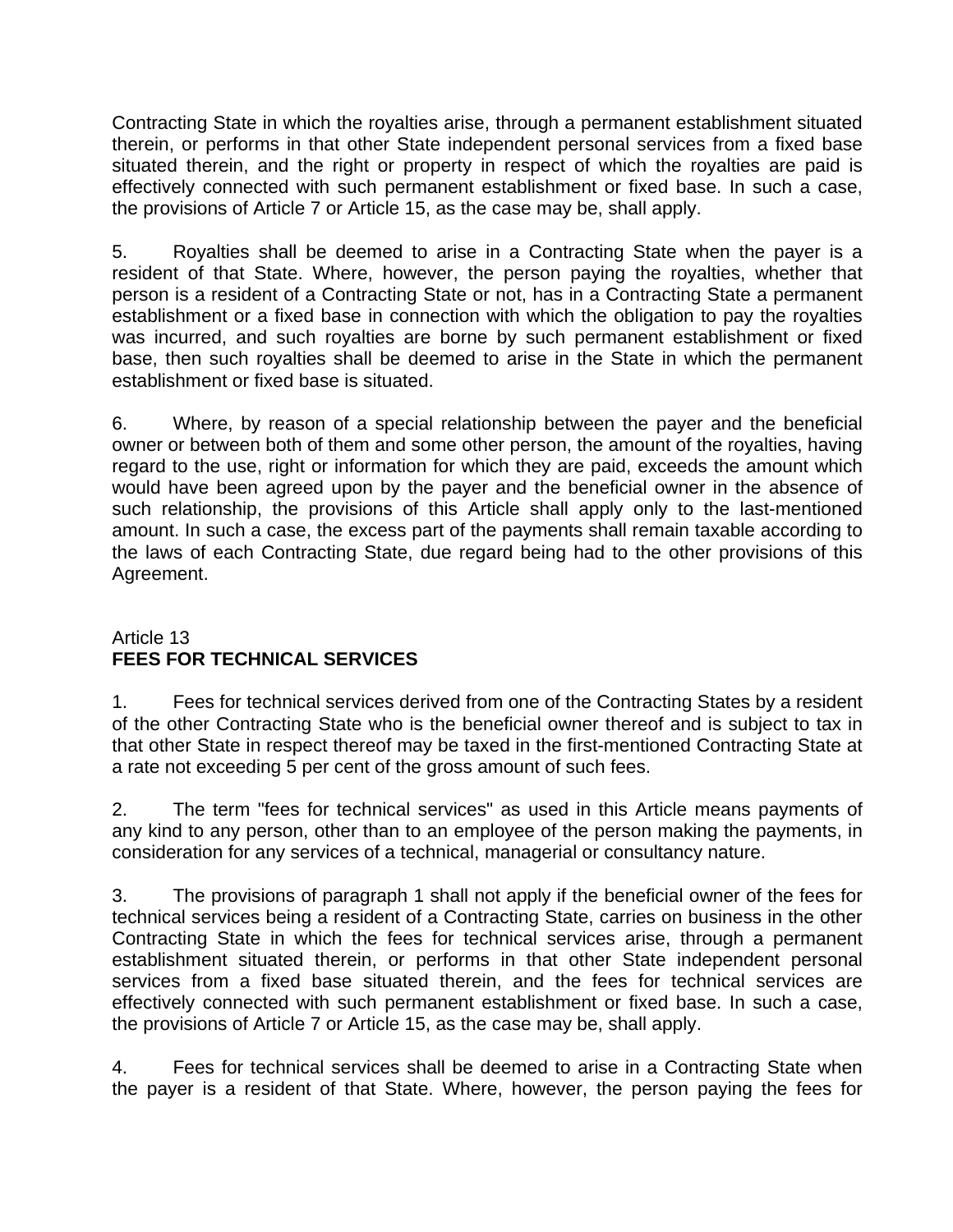technical services, whether that person is a resident of a Contracting State or not, has in a Contracting State a permanent establishment or a fixed base in connection with which the obligation to pay the fees for technical services was incurred, and such fees are borne by such permanent establishment or fixed base, then such fees shall be deemed to arise in the Contracting State in which the permanent establishment or fixed base is situated.

5. Where, by reason of a special relationship between the payer and the beneficial owner or between both of them and some other person, the amount of the fees for technical services paid exceeds, for whatever reason, the amount which would have been agreed upon by the payer and the beneficial owner in the absence of such relationship, the provisions of this Article shall apply only to the last-mentioned amount. In such case, the excess part of the payments shall remain taxable according to the laws of each Contracting State, due regard being had to the other provisions of this Agreement.

# Article 14 **CAPITAL GAINS**

1. Gains derived by a resident of a Contracting State from the alienation of immovable property referred to in Article 6 and situated in the other Contracting State may be taxed in that other State.

2. Gains from the alienation of movable property forming part of the business property of a permanent establishment which an enterprise of a Contracting State has in the other Contracting State or of movable property pertaining to a fixed base available to a resident of a Contracting State in the other Contracting State for the purpose of performing independent personal services, including such gains from the alienation of such a permanent establishment (alone or with the whole enterprise) or of such fixed base, may be taxed in that other State.

3. Gains of an enterprise of a Contracting State from the alienation of ships or aircraft operated in international traffic or movable property pertaining to the operation of such ships or aircraft, shall be taxable only in that State.

4. Gains from the alienation of shares of the capital stock of a company the property of which consists directly or indirectly principally of immovable property situated in a Contracting State may be taxed in that State.

5. Gains from the alienation of any property other than that referred to in the preceding paragraphs of this Article, shall be taxable only in the Contracting State of which the alienator is a resident.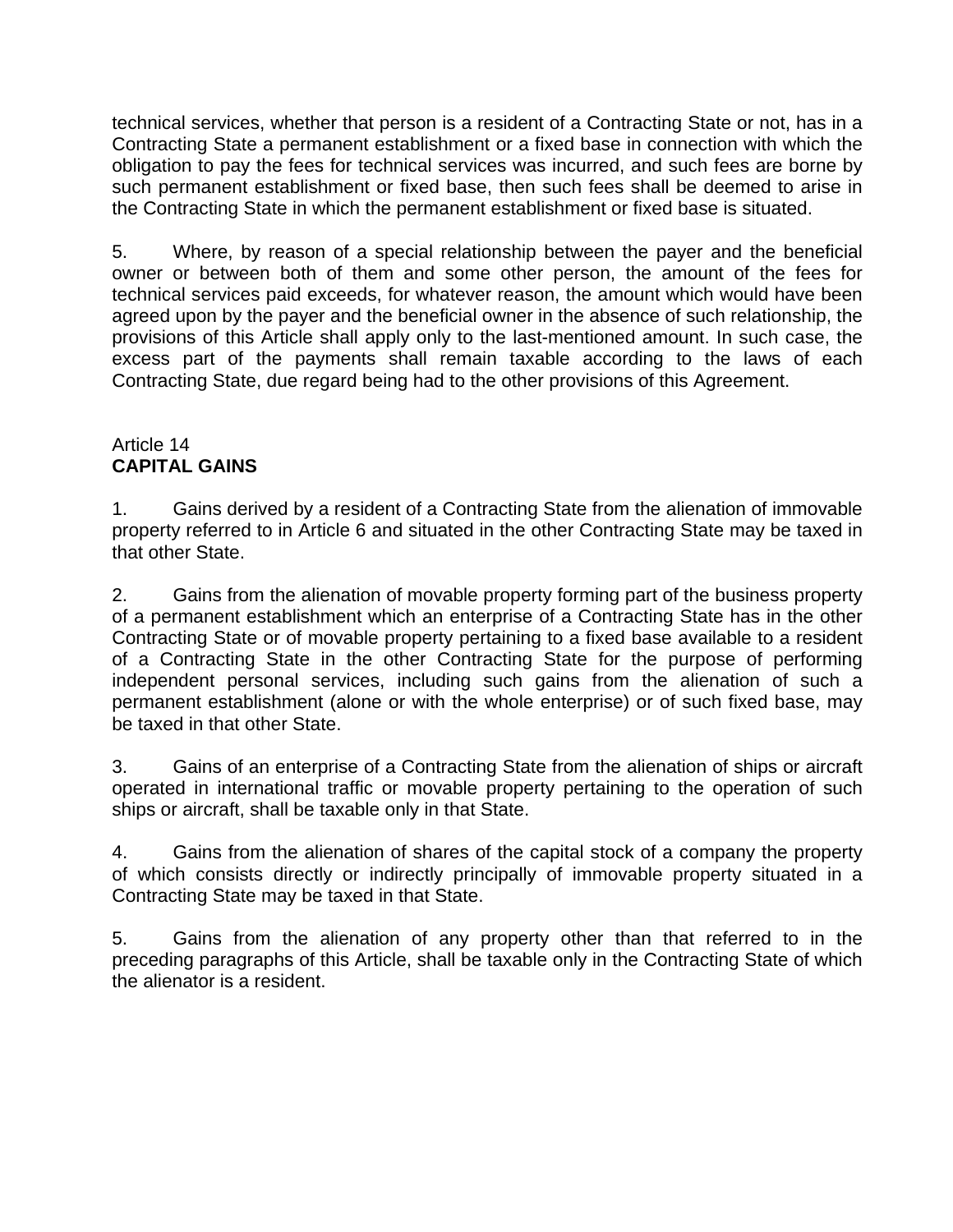## Article 15 **INDEPENDENT PERSONAL SERVICES**

1. Income derived by an individual who is a resident of a Contracting State in respect of professional services or other activities of an independent character shall be taxable only in that State except in the following circumstances, when such income may also be taxed in the other Contracting State:

- (a) if such a fixed base is regularly available to the individual in the other Contracting State for the purpose of performing the individual's activities; in that case, only so much of the income as is attributable to that fixed base may be taxed in that other Contracting State; or
- (b) if the individual's stay in the other Contracting State is for a period or periods amounting to or exceeding in the aggregate 183 days in any twelve-month period commencing or ending in the fiscal year concerned; in that case, only so much of the income as is derived from the individual's activities performed in that other State may be taxed in that other State.

2. The term "professional services" includes especially independent scientific, literary, artistic, educational or teaching activities as well as the independent activities of physicians, lawyers, engineers, architects, dentists and accountants.

## Article 16 **DEPENDENT PERSONAL SERVICES**

1. Subject to the provisions of Articles 17, 19, 20 and 21, salaries, wages and other similar remuneration derived by a resident of a Contracting State in respect of an employment shall be taxable only in that State unless the employment is exercised in the other Contracting State. If the employment is so exercised, such remuneration as is derived therefrom may be taxed in that other State.

2. Notwithstanding the provisions of paragraph 1, remuneration derived by a resident of a Contracting State in respect of an employment exercised in the other Contracting State shall be taxable only in the first-mentioned State if:

- (a) the recipient is present in the other State for a period or periods not exceeding in the aggregate 183 days in any twelve-month period commencing or ending in the fiscal year concerned; and
- (b) the remuneration is paid by, or on behalf of, an employer who is not a resident of the other State: and
- (c) the remuneration is not borne by a permanent establishment or a fixed base which the employer has in the other State.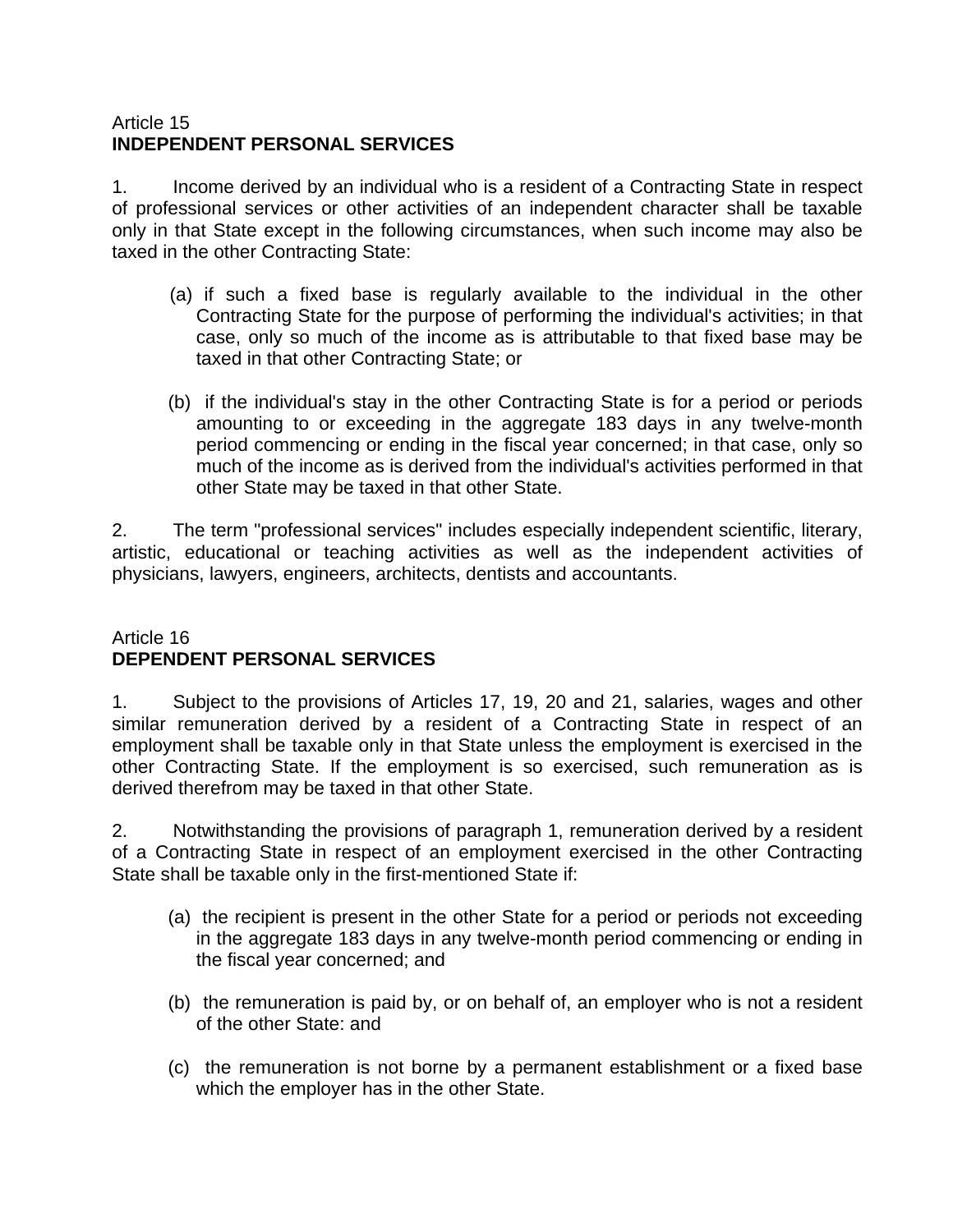3. Notwithstanding the preceding provisions of this Article, remuneration in respect of an employment exercised board a ship or aircraft operated in international traffic by an enterprise of a Contracting State may be taxed in that State.

# Article 17 **DIRECTORS' FEES**

Directors' fees and other similar payments derived by a resident of a Contracting State in that person's capacity as a member of the board of directors of a company which is a resident of the other Contracting State may be taxed in that other State.

# Article 18 **ENTERTAINERS AND SPORTSPERSONS**

1. Notwithstanding the provisions of Articles 7, 15 and 16, income derived by a resident of a Contracting State as an entertainer such as a theatre, motion picture, radio or television artiste, or a musician, or as a sportsperson, from that person's personal activities as such exercised in the other Contracting State, may be taxed in that other State.

2. Where income in respect of personal activities exercised by an entertainer or a sportsperson in that person's capacity as such accrues not to the entertainer or sportsperson but to another person, that income may, notwithstanding the provisions of Articles 7, 15 and 16, be taxed in the Contracting State in which the activities of the entertainer or sportsperson are exercised.

3. Income derived by a resident of a Contracting State from activities exercised in the other Contracting State as envisaged in paragraphs 1 and 2, shall be exempt from tax in that other State if the visit to that other State is supported wholly or mainly by public funds of the first-mentioned State, a political subdivision, a local authority or a statutory body thereof.

#### Article 19 **PENSIONS AND ANNUITIES**

1. Subject to the provisions of paragraph 2 of Article 20, pensions and other similar remuneration, and annuities, arising in a Contracting State and paid to a resident of the other Contracting State, may be taxed in the first-mentioned State.

2. The term "annuity" means a stated sum payable periodically at stated times during life or during a specified or ascertainable period of time under an obligation to make the payments in return for adequate and full consideration in money or money's worth.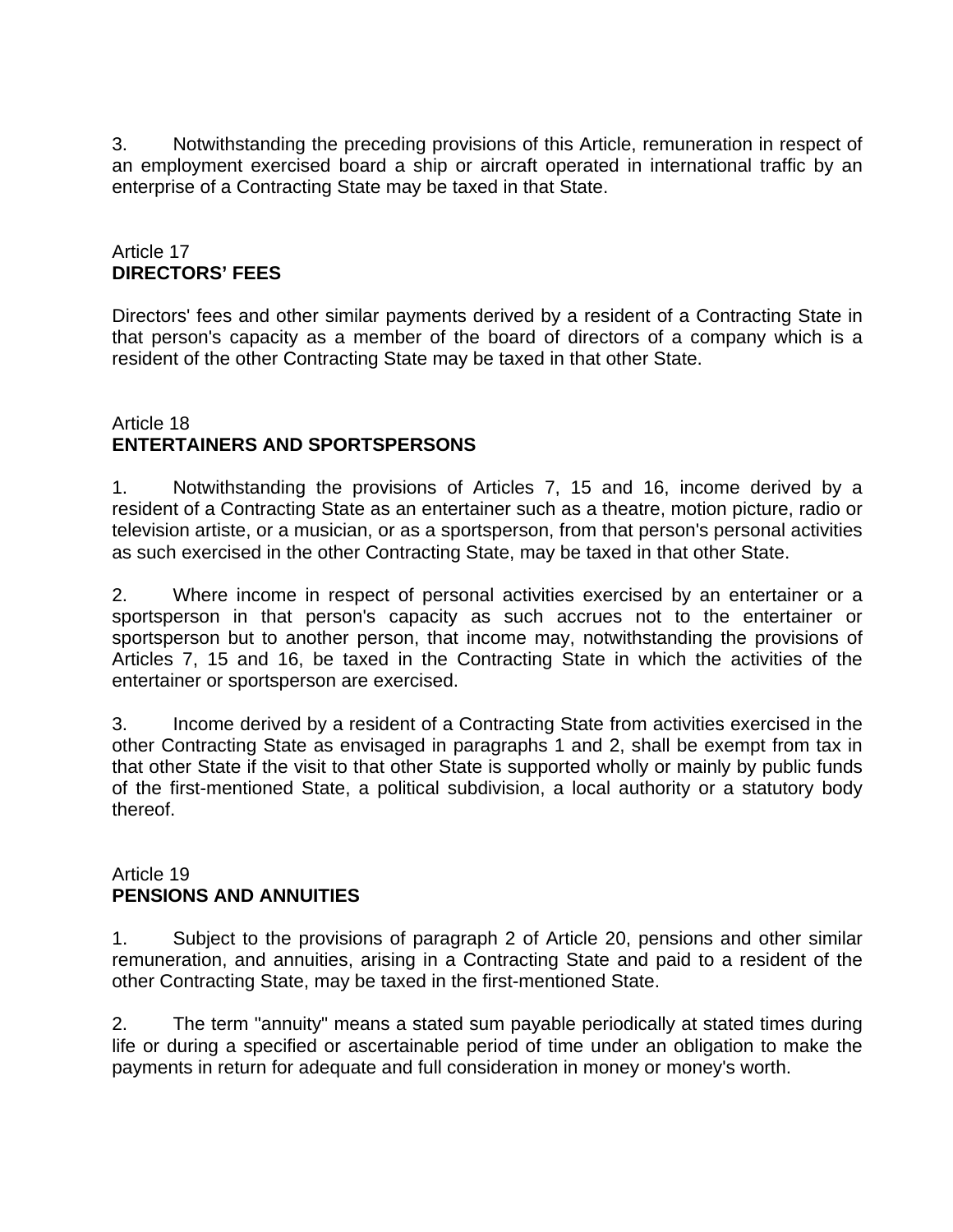# Article 20 **GOVERNMENT SERVICE**

- 1. (a) Salaries, wages and other similar remuneration, other than a pension, paid by a Contracting State or a political subdivision or a local authority or a statutory body thereof to an individual in respect of services rendered to that State or political subdivision or local authority or statutory body in the exercise of governmental functions shall be taxable only in that State.
	- (b) However, such salaries, wages and other similar remuneration shall be taxable only in the other Contracting State if the services are rendered in that State and the individual is a resident of that State who:
		- (i) is a national of that State; or
		- (ii) did not become a resident of that State solely for the purpose of rendering the services.

2. Any pension paid by, or out of funds created by, a Contracting State or a political subdivision or a local authority or a statutory body thereof to an individual in respect of services rendered to that State or political subdivision or local authority or statutory body in the exercise of governmental functions shall be taxable only in that State.

3. The provisions of Articles 16, 17, 18 and 19 shall apply to salaries, wages and other similar remuneration, and to pensions, in respect of services rendered in connection with a business carried on by a Contracting State or a political subdivision or a local authority or a statutory body thereof.

# Article 21 **STUDENTS, APPRENTICES AND BUSINESS TRAINEES**

An individual who was a resident of a Contracting State immediately before making a visit to the other Contracting State and is temporarily present in the other State solely:

- (a) as a student at a recognised university, college, school or other similar recognised educational institution in that other State;
- (b) as an apprentice or a business trainee; or
- (c) as a recipient of a grant, allowance or award for the primary purpose of study, research or training from the government of either State or from a scientific, educational, religious or charitable organisation or under a technical assistance programme entered into by the Government of either State;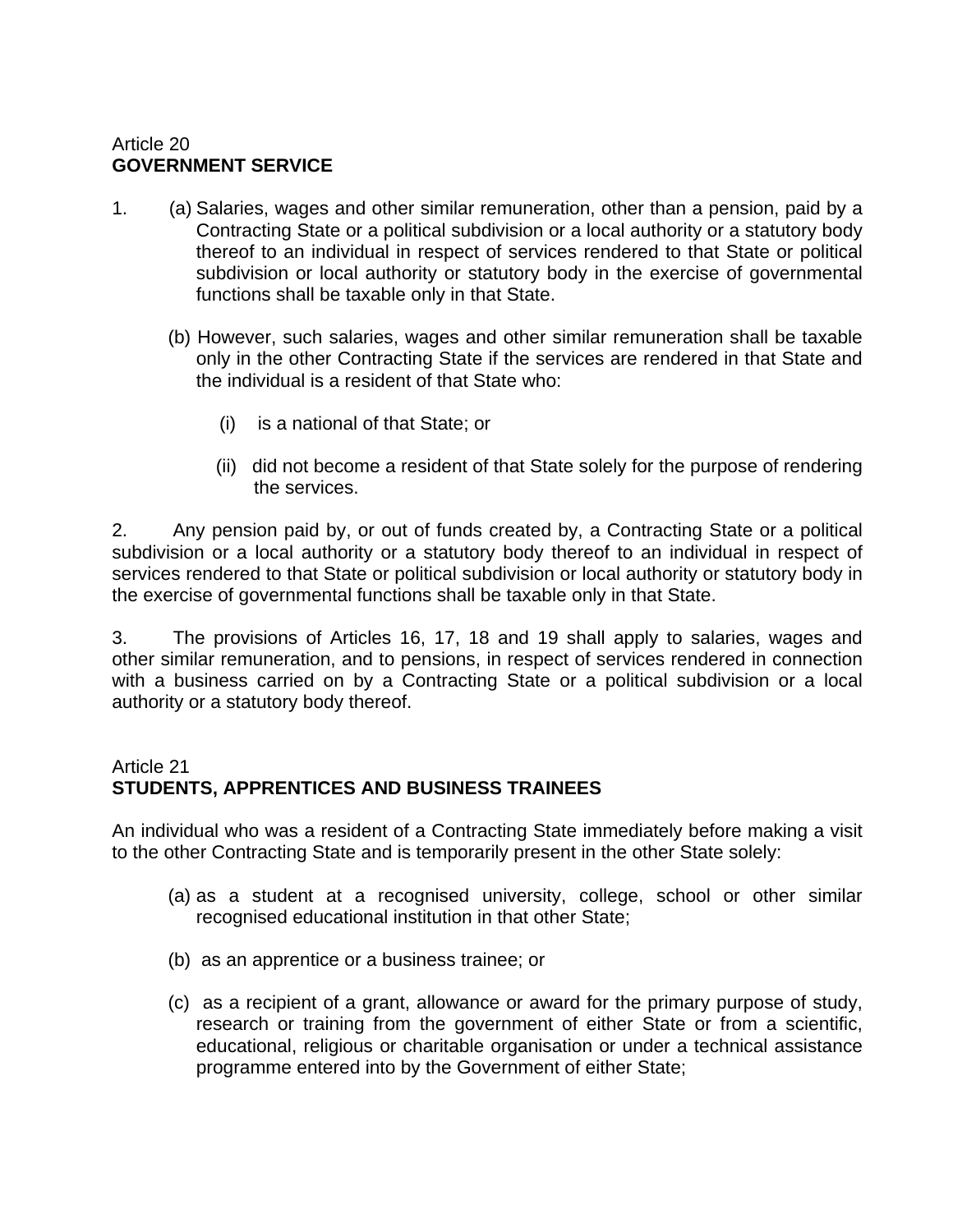shall be exempt from tax in that other State on:

- (i) all remittances from abroad for the purposes of that student, apprentice or business trainee's maintenance, education, study, research or training; and
- (ii) the amount of such grant, allowance or award.

## Article 22 **OTHER INCOME**

1. Items of income of a resident of a Contracting State, wherever arising, not dealt with in the foregoing Articles of this Agreement shall be taxable only in that State.

2. The provisions of paragraph 1 shall not apply to income, other than income from immovable property as defined in paragraph 2 of Article 6, if the recipient of such income, being a resident of a Contracting State, carries on business in the other Contracting State through a permanent establishment situated therein, or performs in that other State independent personal services from a fixed base situated therein, and the right or property in respect of which the income is paid is effectively connected with such permanent establishment or fixed base. In such case the provisions of Article 7 or Article 15, as the case may be, shall apply.

3. Notwithstanding the provisions of paragraphs 1 and 2, items of income of a resident of a Contracting State not dealt with in the foregoing Articles of this Agreement and arising in the other Contracting State may also be taxed in that other State.

# Article 23 **ELIMINATION OF DOUBLE TAXATION**

Double taxation shall be eliminated as follows:

(a) In Malaysia, subject to the laws of Malaysia regarding the allowance as a credit against Malaysian tax of tax payable in any country other than Malaysia, South African tax payable under the laws of South Africa and in accordance with this Agreement by a resident of Malaysia in respect of income derived from South Africa shall be allowed as a credit against Malaysian tax payable in respect of that income. Where such income is a dividend paid by a company which is a resident of South Africa to a company which is a resident of Malaysia and which owns not less than 25 per cent of the voting shares of the company paying the dividend, the credit shall take into account South African tax payable by that company in respect of its income out of which the dividend is paid. The credit shall not, however, exceed that part of the Malaysian tax, as computed before the credit is given, which is appropriate to such item of income.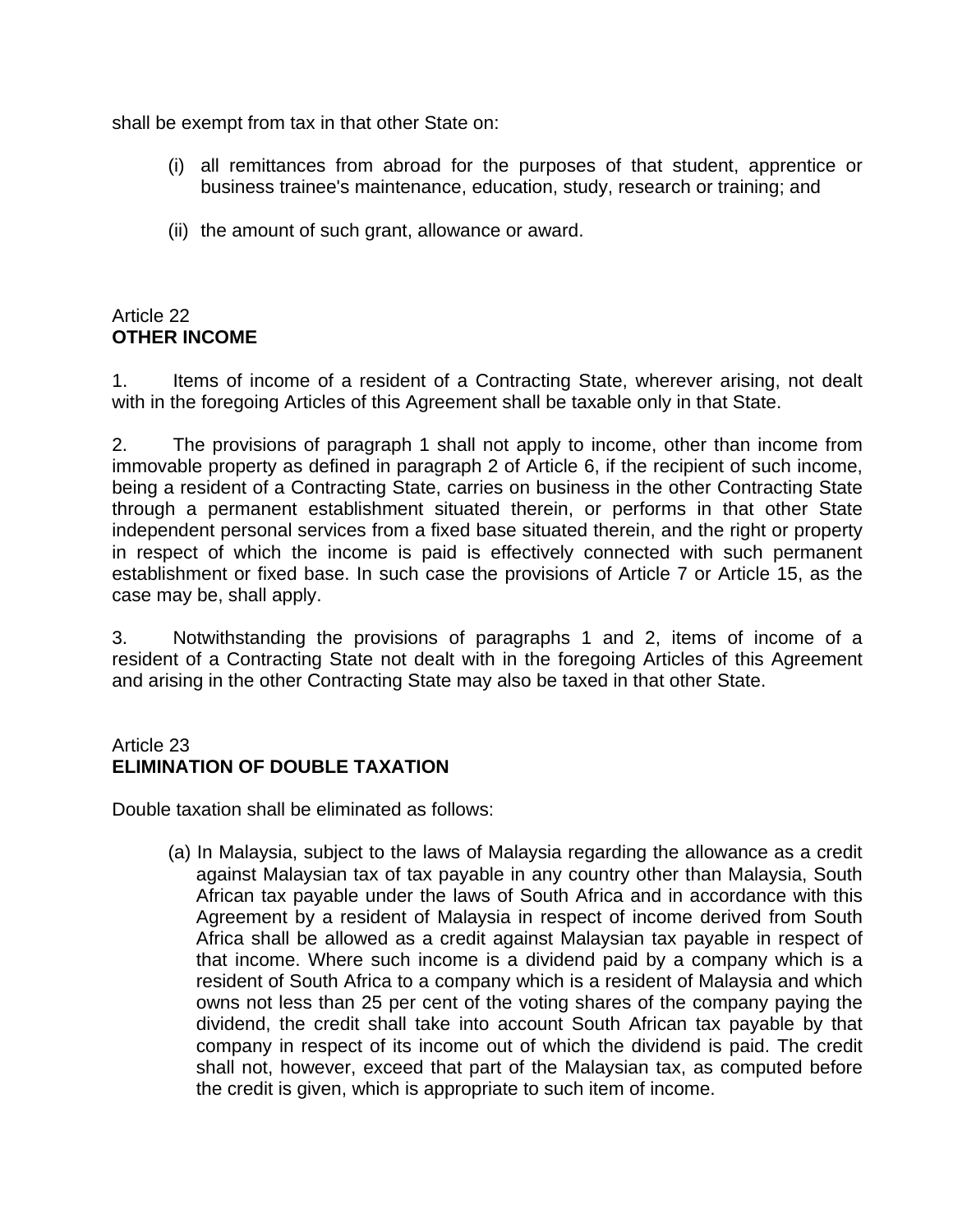(b) In South Africa, subject to the provisions of the law of South Africa regarding the deduction from tax payable in South Africa of tax payable in any country other than South Africa (which shall not affect the general principle hereof), Malaysian tax paid by residents of South Africa in respect of income taxable in Malaysia, In accordance with the provisions of this Agreement, shall be deducted from the taxes due according to South African fiscal law. Such deduction shall not, however, exceed an amount which bears to the total South African tax payable the same ratio as the income concerned bears to the total income.

# Article 24 **NON-DISCRIMINATION**

1. Nationals of a Contracting State shall not be subjected in the other Contracting State to any taxation or any requirement connected therewith which is other or more burdensome than the taxation and connected requirements to which nationals of that other State in the same circumstances are or may be subjected, in particular with respect to residence, are or may be subjected.

2. The taxation on a permanent establishment which an enterprise of a Contracting State has in the other Contracting State shall not be less favourably levied in that other State than the taxation levied on enterprises of that other State carrying on the same activities.

3. Enterprises of a Contracting State, the capital of which is wholly or partly owned or controlled, directly or indirectly, by one or more residents of the other Contracting State, shall not be subjected in the first-mentioned State to any taxation or any requirement connected therewith which is other or more burdensome than the taxation and connected requirements to which other similar enterprises of that first-mentioned State are or may be subjected.

4. Except where the provisions of paragraph 1 of Article 9, paragraph 9 of Article 11, paragraph 6 of Article 12 or paragraph 5 of Article 13 apply, interest, royalties, fees for technical services and other disbursements paid by an enterprise of a Contracting State to a resident of the other Contracting State shall, for the purpose of determining the taxable profits of such enterprise, be deductible under the Same conditions as if they had been paid to a resident of the first-mentioned State.

5. Nothing in this Article shall be construed as obliging a Contracting State to grant to residents of the other Contracting State any personal allowances, reliefs and reductions for taxation purposes on account of civil status or family responsibilities which it grants to its own residents.

6. Nothing in this Article shall prevent South Africa from imposing on the profits attributable to a permanent establishment in South Africa of a company, which is a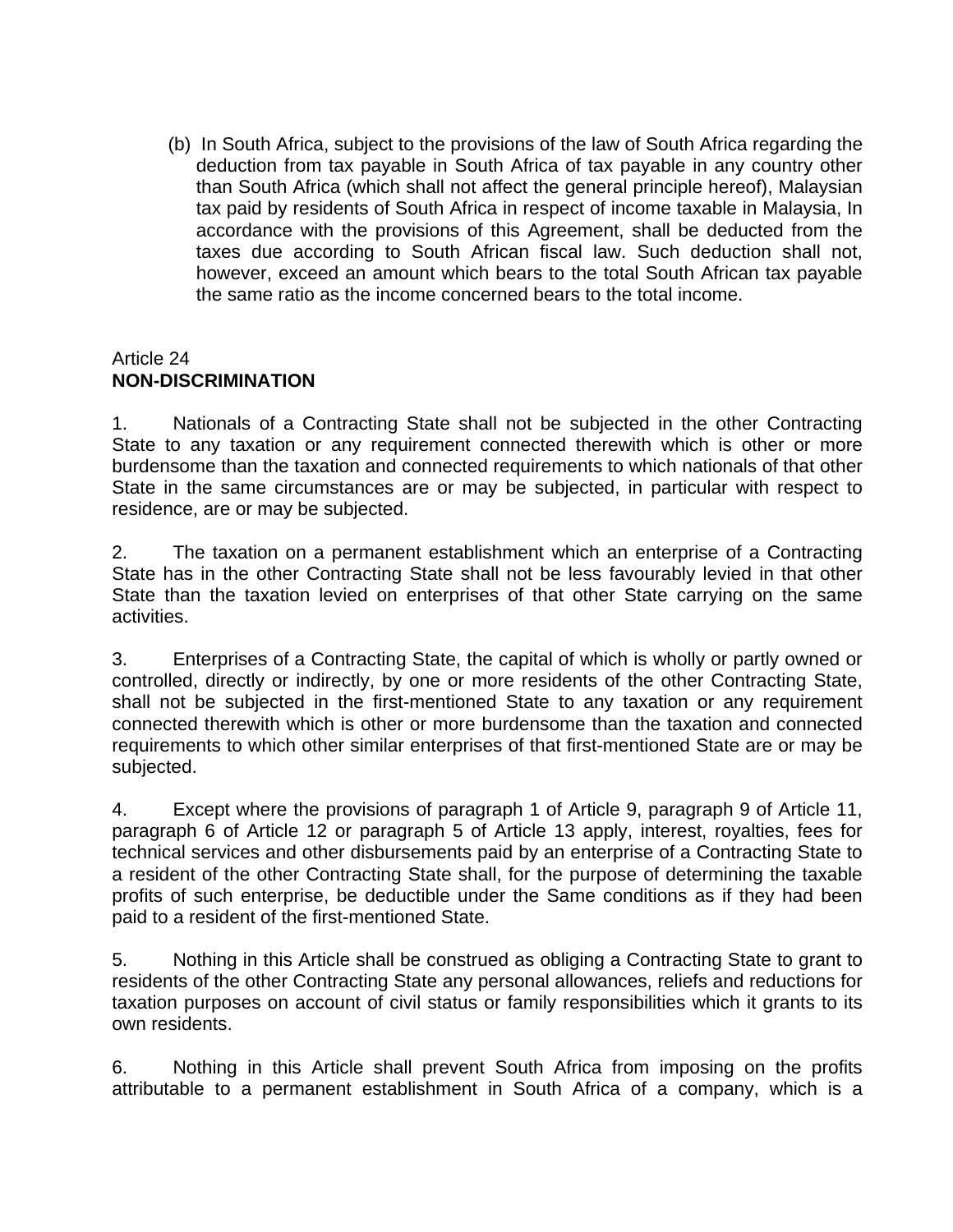resident of Malaysia, a tax at a rate which does not exceed the rate of normal tax on companies by more than five percentage points.

7. In this Article the term "taxation" means taxes which are the subject of this Agreement.

# Article 25 **MUTUAL AGREEMENT PROCEDURE**

1. Where a resident of a Contracting State considers that the actions of one or both of the Contracting States result or will result for that person in taxation not in accordance with this Agreement, that person may, irrespective of the remedies provided by the domestic law of those States, present a case to the competent authority of the Contracting State of which the person is a resident. The case must be presented within three years from the first notification of the action resulting in taxation not in accordance with the provisions of this Agreement.

2. The competent authority shall endeavour, if the objection appears to it to be justified and if it is not itself able to arrive at an appropriate solution, to resolve the case by mutual agreement with the competent authority of the other Contracting State, with a view to the avoidance of taxation which is not in accordance with this Agreement. Any agreement reached shall be implemented notwithstanding any time limits in the domestic law of the Contracting States.

3. The competent authorities of the Contracting States shall endeavour to resolve by mutual agreement any difficulties or doubts arising as to the interpretation or application of this Agreement. They may also consult together for the elimination of double taxation in cases not provided for in this Agreement.

4. The competent authorities of the Contracting States may communicate with each other directly for the purpose of reaching an agreement in the sense of the preceding paragraphs.

#### Article 26 **EXCHANGE OF INFORMATION**

1. The competent authorities of the Contracting States shall exchange such information as is necessary for carrying out the provisions of this Agreement or for the prevention or detection of evasion or avoidance of taxes covered by this Agreement. Any information so exchanged shall be treated as secret and shall be disclosed only to persons or authorities (including a court or reviewing authority) concerned with the assessment, collection, enforcement or prosecution in respect of, or the determination of appeals in relation to, the taxes which are the subject of this Agreement. Such persons or authorities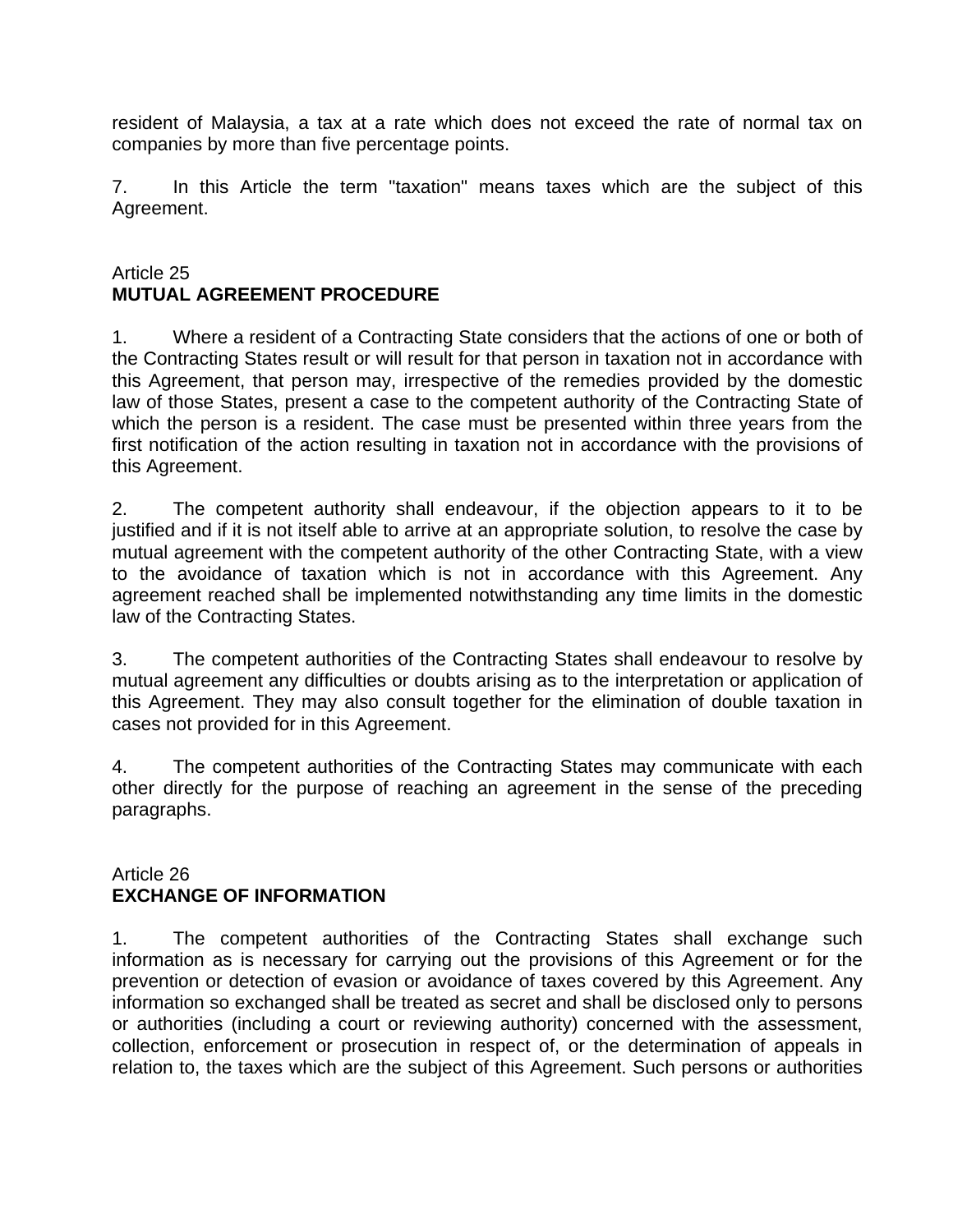shall use the information only for such purposes. They may disclose the information in public court proceedings or in judicial decisions.

2. In no case shall the provisions of paragraph 1 be construed so as to impose on a Contracting State the obligation:

- (a) to carry out administrative measures at variance with the laws or the administrative practice of that or of the other Contracting State;
- (b) to supply information which is not obtainable under the laws or in the normal course of the administration of that or of the other Contracting State;
- (c) to supply information which would disclose any trade, business, industrial, commercial or professional secret or trade process, or information, the disclosure of which would be contrary to public policy.

# Article 27 **MEMBERS OF DIPLOMATIC MISSIONS AND CONSULAR POSTS**

Nothing in this Agreement shall effect the fiscal privileges of members of diplomatic missions or consular posts under the general rules of international law or under the provisions of special agreements.

#### Article 28 **ENTRY INTO FORCE**

1. Each of the Contracting States shall notify to the other, through the diplomatic channel, the completion of the procedures required by its law for the bringing into force of this Agreement. This Agreement shall enter into force on the date of the later of these notifications.

- 2. The provisions of this Agreement shall apply:
	- (a) in Malaysia;
		- (i) in respect of Malaysian tax, other than petroleum income tax, to tax chargeable for any year of assessment beginning on or after the first day of January in the calendar year following the year in which this Agreement enters into force; and
		- (ii) in respect of petroleum income tax, to tax chargeable for any year of assessment beginning on or after the first day of January of the second calendar year following the year in which this Agreement enters into force;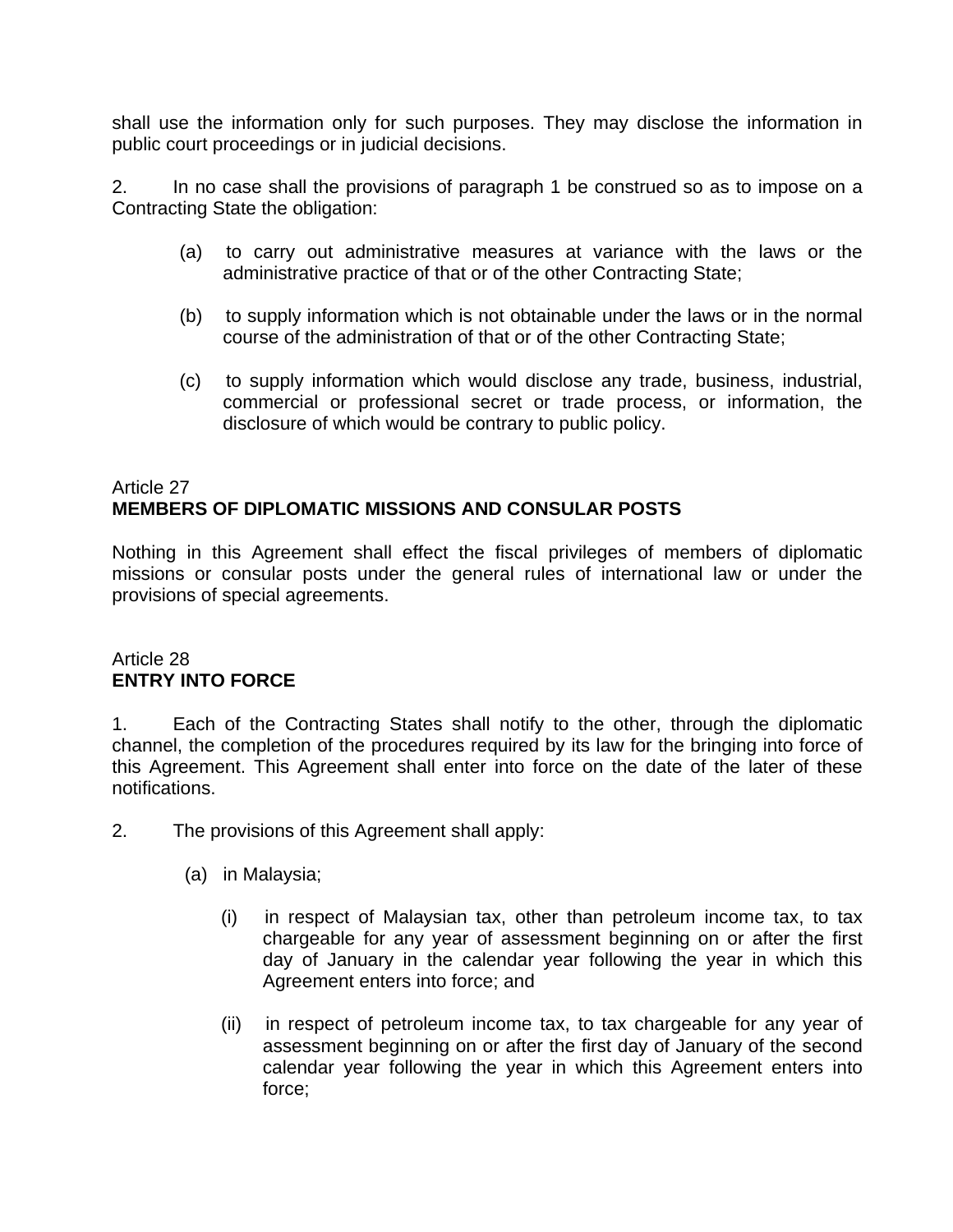- (b) in South Africa:
	- (i) with regard to taxes withheld at source, in respect of amounts paid or credited on or after the first day of January next following the date upon which this Agreement enters into force; and
	- (ii) with regard to other taxes, in respect of years of assessment beginning on or after the first day of January next following the date upon which this Agreement enters into force.

#### Article 29 **TERMINATION**

1. This Agreement shall remain in force indefinitely, but either of the Contracting States may terminate this Agreement, through the diplomatic channels, by giving to the other Contracting State written notice of termination not later than 30 June of any calendar year starting at least five years after the year in which this Agreement entered into force.

- 2. In such event this Agreement shall cease to apply:
	- (a) in Malaysia:
		- (i) in respect of Malaysian tax, other than petroleum income tax, to tax chargeable for any year of assessment beginning on or after the first day of January in the calendar year following the year in which the notice is given; and
		- (ii) in respect of petroleum income tax, to tax chargeable for any year of assessment beginning on or after the first day of January of the second calendar year following the year in which the notice is given;
		- (b) in South Africa:
			- (i) with regard to taxes withheld at source, in respect of amounts paid or credited after the end of the calendar year in which such notice is given; and
			- (ii) with regard to other taxes, in respect of years of assessment beginning after the end of the calendar year in which such notice is given.

IN WITNESS WHEREOF the undersigned, being duly authorised thereto by their respective Governments, have signed and sealed this Agreement.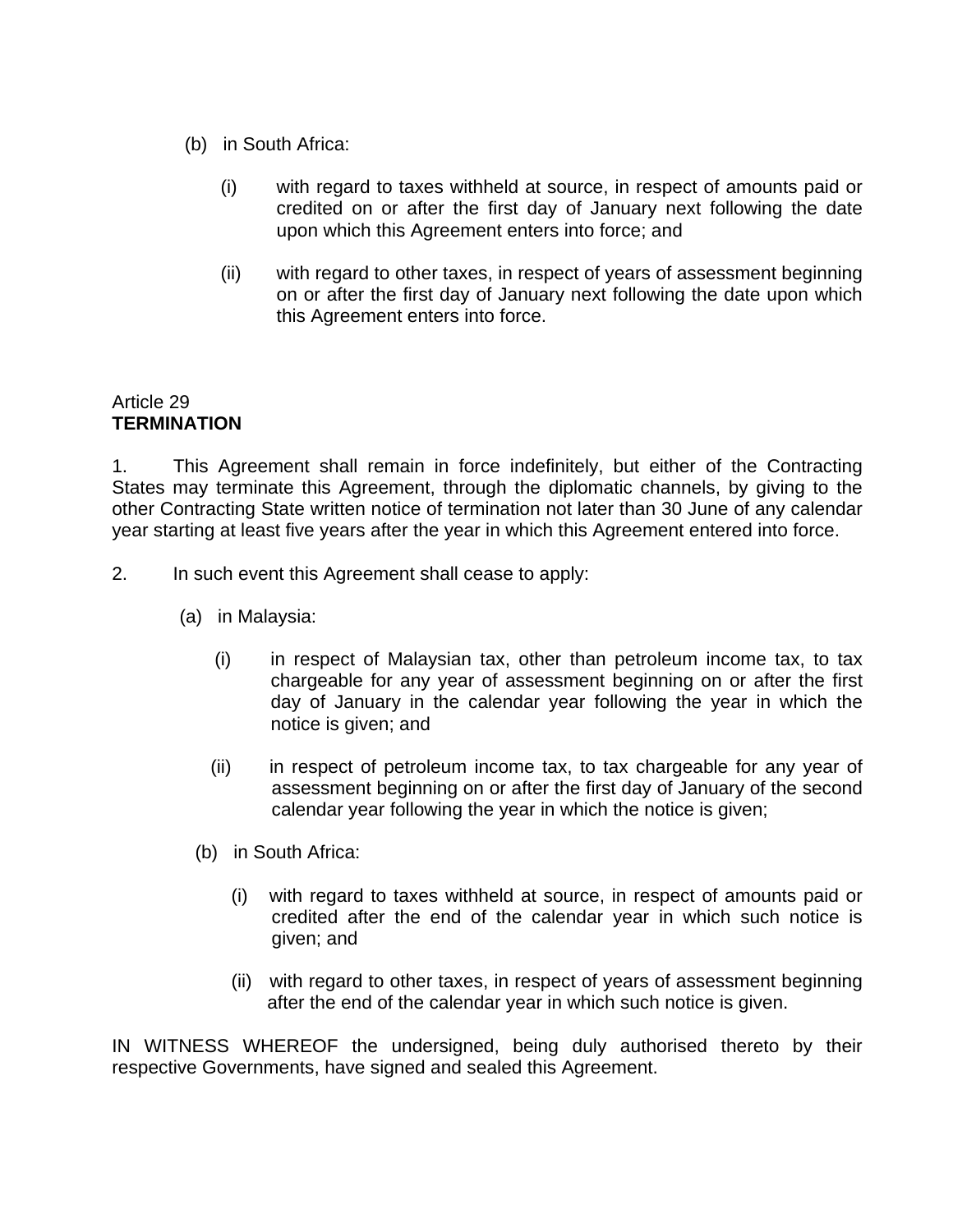DONE at Pretoria in duplicate, this 26th day of July 2005, in the Malay and English languages. In the event of there being a dispute in the interpretation or the application of this Agreement, the English text shall prevail.

For the Government of **Formula** For the Government

Malaysia **Malaysia** of the Republic of South Africa

#### **PROTOCOL**

At the time of signing the Agreement for the Avoidance of Double Taxation and the prevention of fiscal evasion with respect to taxes on income, this day concluded between the Government of Malaysia and the Government of the Republic of South Africa, the undersigned have agreed that the following provisions shall form an integral part of this Agreement.

It is understood that:

- (i) with regard to Article 23, the current South African tax system provides for an exemption in respect of dividends declared by non-resident companies where the participation by the South African shareholder is more than twenty five per cent. Should this exemption be amended the South African competent authority shall inform the Malaysian competent authority accordingly with a view to the renegotiation of the provisions of this Article to include tax sparing provisions;
- (ii) with regard to paragraph 4 of Article 24, in the case of Malaysia, where the deductibility of interest, royalties, fees for technical services and other disbursements paid to a non-resident is denied as a result of the failure to withhold tax from such payment, this will not constitute discrimination as envisaged in that paragraph; and
- (iii) the benefits of this Agreement shall not be available in respect of the carrying on of any offshore business activities under the Labuan Offshore Business Activity Tax Act 1990.

The term "offshore business activity" means an offshore business activity as defined under section 2(1) of the Labuan Offshore Business Activity Tax Act 1990 in force at the date of signature of this Protocol and includes any substantially similar activity dealt with in any amendment to that Act thereafter.

IN WITNESS WHEREOF the undersigned, being duly authorised thereto by their respective Governments, have signed and sealed this Protocol.

DONE at Pretoria in duplicate, this 26th day of July 2005, in the Malay and English languages. In the event of there being a dispute in the interpretation or the application of this Protocol, the English text shall prevail.